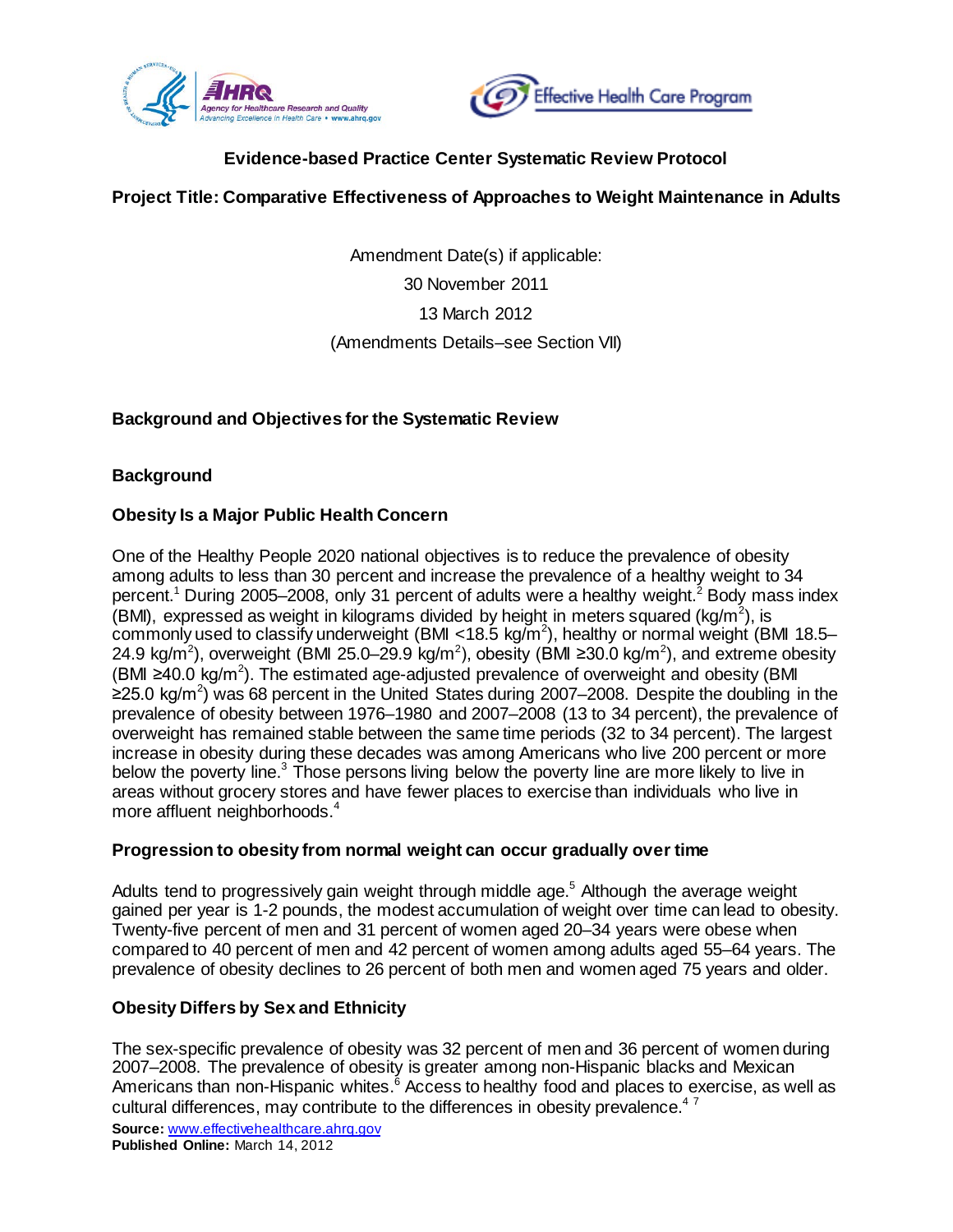



## **Obesity Substantially Increases Morbidity and Mortality**

Obesity is a risk factor for chronic conditions including cardiovascular disease, type 2 diabetes, arthritis, certain types of cancer and cancer recurrence. 8-15 Obesity can also be caused by medications to treat chronic disease as is the case for many patients with mental illness.<sup>16</sup> Higher grades of obesity are associated with excess mortality, primarily from cardiovascular disease, type 2 diabetes, and certain types of cancer.<sup>17</sup>

## **Obesity Economically Impacts the United States Health Care System**

Obesity was estimated to cost \$79 billion dollars during 1995 in the United States. By 2008, the cost was estimated to have risen to \$147 billion dollars. The United States government is estimated to pay about one-half of the cost of obesity care through Medicaid and Medicare spending. $^\mathrm{18}$ 

### **Strategies To Prevent the Progression to Obesity Among Adults Are Needed**

Several studies have shown that overweight individuals (BMI 25.0–29.9 kg/m<sup>2</sup>) may have morbidity and mortality outcomes equal to or sometimes better than normal weight individuals (BMI 18.5–24.9 kg/m<sup>2</sup>).<sup>17 19 20</sup> Because the health outcomes for overweight individuals may be more like those of normal weight individuals than those with obesity, factors associated with the maintenance of overweight are also of interest to serve as intervention points to prevent obesity. Maintenance of non-obese weight is considered to be an adult weight between a BMI of 18.5 and 29.9 kg/ $m^2$  with long-term stability within this range.

### **Strategies To Prevent the Progression of Further Obesity Among Adults Are Needed.**

Adults who have the greatest degree of obesity have worse morbidity and mortality than those whose weight is closer to overweight.<sup>17</sup> For example, adults with a BMI ≥40 kg/m<sup>2</sup> have more comorbidities than those with a BMI of 30–39 kg/m<sup>2 $,1$ </sup> and adults with a BMI >35 kg/m<sup>2</sup> have more mortality than those with a BMI of 30–34 kg/m<sup>2 $,2$ </sup> Maintenance of an obese weight closer to overweight may be advisable compared to progression to more extreme obesity.

### **Approaches To Maintain Weight**

Multiple approaches have been investigated to identify strategies to effectively maintain weight in adults. These approaches include self-management techniques, diet, physical activity, medications, or combinations of these approaches at the individual or community level. These approaches have been implemented in multiple settings, including clinical care settings, community settings, higher education settings, and workplaces. Some approaches have targeted individuals at high risk of gaining weight because of a family history of obesity or diabetes mellitus or use of medication that contributes to weight gain, $^{21}$  while others have more inclusive enrollment criteria or are directed at the entire population.<sup>22</sup><sup>23</sup>

### **Self-management Approaches To Maintain Weight**

Participants recruited to weight maintenance studies may have less motivation to change their behavior than those recruited to weight loss studies because of the absence of obesity and/or obesity-related disease.<sup>24</sup> Thus, the robust literature on self-management strategies to lose

**Source:** [www.effectivehealthcare.ahrq.gov](http://www.effectivehealthcare.ahrq.gov/) **Published Online:** March 14, 2012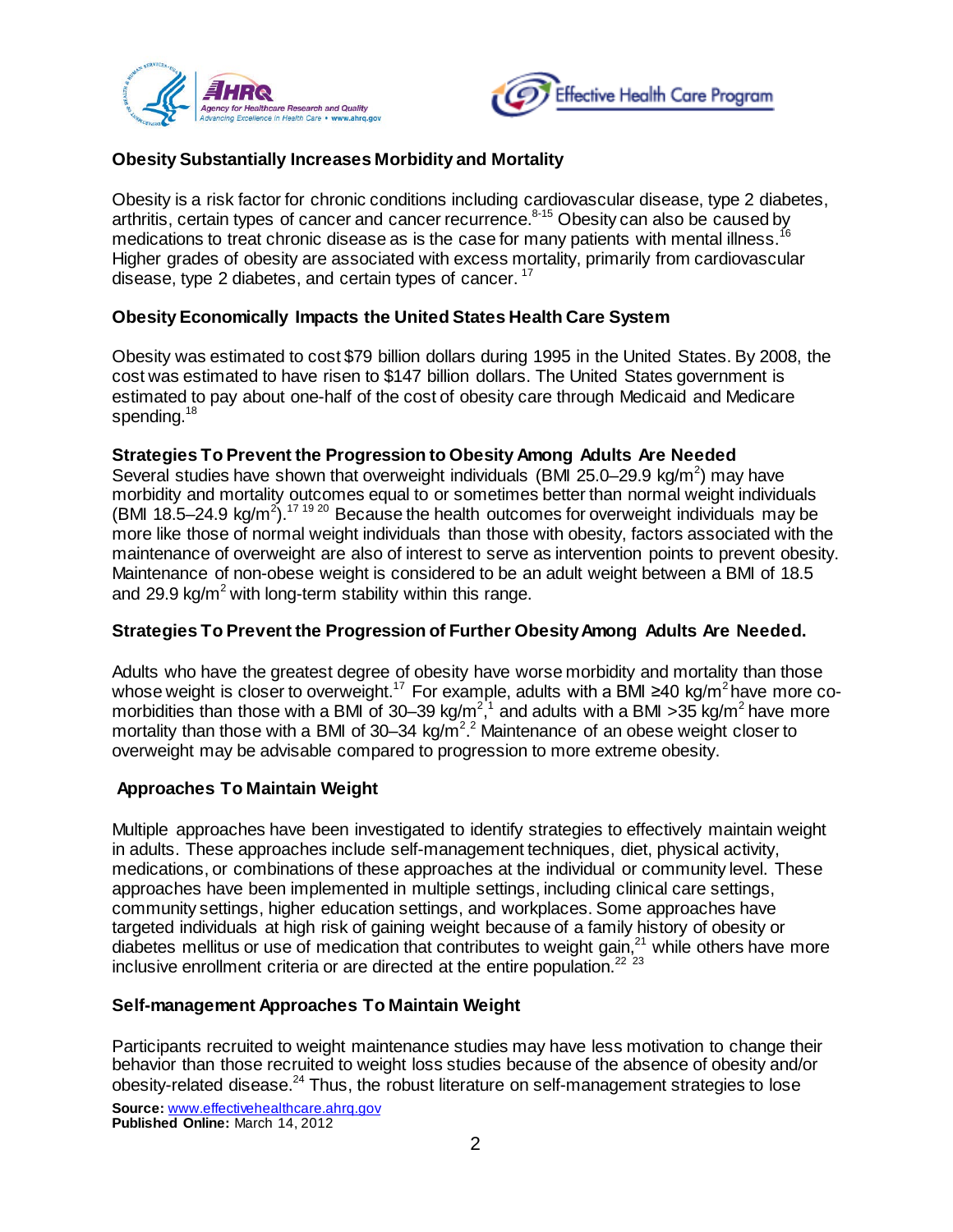



weight cannot be applied directly to weight maintenance.<sup>24</sup> Components of self-management approaches include goal-setting, self-monitoring, problem-solving, relapse prevention, and stimulus control.<sup>25</sup> Other approaches may include regulating time watching television or sleeping, self-care approaches or social support. Studies suggest that frequent contact with interventionists and self-monitoring of weight may be particularly valuable.<sup>24</sup> However, to date, the most effective elements of behavioral approaches for weight maintenance are not known. From a public health perspective, less intensive interventions<sup> $\tilde{z}^4$ </sup> and those targeting patients at high risk of complications from weight gain (e.g., those with prediabetes) are of great interest.

## **Dietary and Physical Activity Approaches To Maintain Weight**

Individuals who are maintaining their weight are successfully balancing energy (kilocalories) intake and energy expenditure. There are several approaches that these individuals might be using to remain in energy balance, including consistent intake of adequate (vs. excess) kilocalories<sup>26</sup> or use of specific dietary patterns (e.g., low fat or low carbohydrate).<sup>27</sup> The approaches that individuals use to obtain adequate physical activity are numerous (e.g., consolidation of exercise and everyday activities or making time for exercise in the daily routine).<sup>27</sup> To date, the types of diet and physical activity approaches used for weight maintenance have not been systematically evaluated. Specific dietary approaches of interest include eating patterns, macronutrients (such as fiber) in supplement form and from food sources, micronutrients from food sources, and any physical activity intervention such as walking, biking, or a training program.

## **Medications To Maintain Weight**

In the United States, there are several medications approved for weight control in individuals with a BMI ≥27 kg/m<sup>2</sup>. The dietary fat absorption inhibitor, orlistat, has been shown to help maintain weight loss and improve cardiovascular risk factors with continued, long-term use.<sup>28</sup> Because the sympathomimetic amines (i.e., phentermine or diethylpropion) are only approved by the U.S. Food and Drug Administration for short-term use under the indication of weight loss, they are not appropriate for this review.<sup>29</sup> Because orlistat may be used for weight maintenance independent of weight loss in overweight and obese populations and because orlistat is approved for long-term use, the only medication of interest is orlistat.

### **Environment-level Approaches To Promote Maintenance of Weight**

The built environment encompasses all of the buildings, spaces, and products created or modified by people.<sup>30</sup> Built environment approaches are applied at the community level and affect the environment that a community interacts within. A limited number of environment-level approaches have been evaluated to address energy imbalance at the community-level (including both obese and non-obese individuals). These interventions have been implemented in multiple settings such as fast-food outlets and corner food stores. Many approaches have been directed toward individuals at high obesity risk such as low-income minority populations. A previous systematic review that aimed to identify policy studies about weight maintenance, including environment-level approaches, did not report identifying any such studies.<sup>31</sup> However, the review did not include serial cross-sectional or time-series studies. A national policy research group, PolicyLink, recently published a report on the impact of access to grocery stores on health-related outcomes.<sup>32</sup> The authors identified several peer-reviewed reports that

**Source:** [www.effectivehealthcare.ahrq.gov](http://www.effectivehealthcare.ahrq.gov/) **Published Online:** March 14, 2012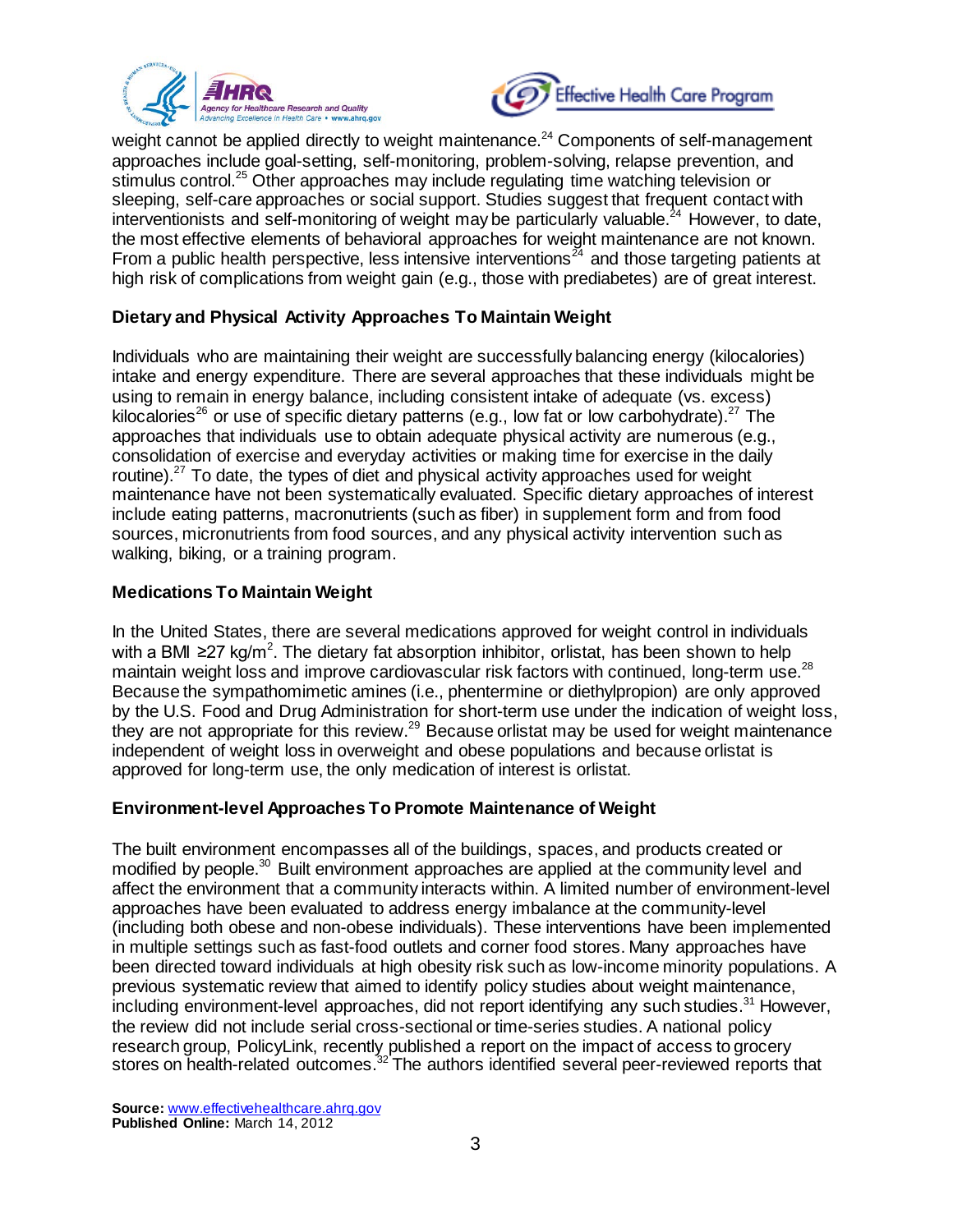



reported weight as a health-related outcome of interest, although it is unclear if weight change was reported.

### **Current Controversies in the Maintenance of Weight**

Previous systematic reviews have concentrated on weight loss or maintenance of weight after weight loss.<sup>33 34</sup> Systematic reviews on prevention of weight gain or weight maintenance are lacking. Methods to maintain weight may be different than interventions for weight loss or maintenance after weight loss.

#### **Treatment Guidelines and Meta-analyses on Maintenance of Weight**

No treatment guidelines for maintenance of weight were identified, although several guidelines and systematic reviews exist for weight loss or maintenance of weight after weight loss.<sup>33-38</sup> Only one previous review with a meta-analysis aimed to study obesity prevention as an outcome. The review was conducted as background for a study on the impact of cancer prevention interventions on obesity prevention.<sup>31</sup> The primary outcome of interest for the meta-analysis was the difference in change in BMI or body weight between the intervention and control groups among studies published in 1998–2008.

A recent Cochrane review examined workplace-based diet and physical activity interventions and change in BMI from baseline among nonobese and obese employees. The investigators found that the interventions decreased weight by 2.8 pounds, on average, at 6–12 months of follow-up and that BMI decreased by 0.5 kg/ $m^2$ . The findings are reported as recommendations to implement workplace interventions for controlling overweight and obesity in the Task Force on Community Preventive Services.<sup>38</sup>

### **Expected Use of the Comparative Effectiveness Review**

The results of the proposed report will be of use to individuals aiming to maintain their weight, those involved in clinical care, and policymakers. The results will help provide an evidence base for future practice guidelines to influence individual decision making, patient management, and policy decisions. The safety issues to be addressed will also help individuals and clinicians to take into consideration the implications of weight maintenance strategies and their impacts on daily life.

### **Objectives**

We aim to compare the effectiveness, safety and impact on quality of life of individual and combined approaches to prevent weight gain in adults.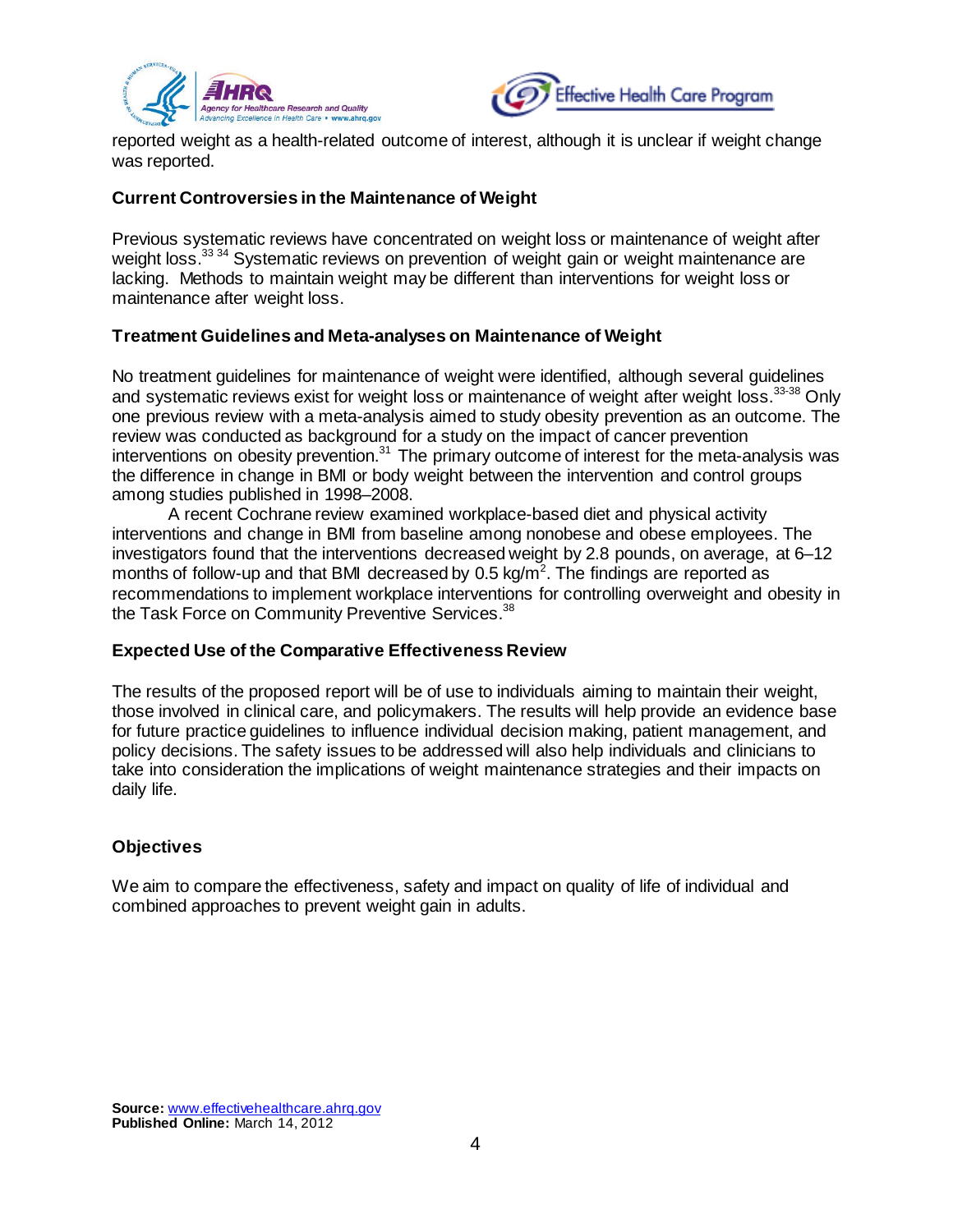



#### **II. The Key Questions**

#### **Summary of Revisions to Key Questions**

There were no changes to the Key Questions as a result of TEP input.

Based on TEP input, the EPC is adding more information to the protocol on definitions of selfmanagement, clarification of types of dietary management approaches that will be evaluated, clarification of the definition of physical activity and exercise, examples of built-environment level interventions.

|              | What is the comparative effectiveness of self-management approaches for the                                                                                                        |
|--------------|------------------------------------------------------------------------------------------------------------------------------------------------------------------------------------|
| <b>KQ1:</b>  | prevention of weight gain in adults?                                                                                                                                               |
|              | What is the comparative effectiveness of dietary approaches for the                                                                                                                |
| KQ 2:        | prevention of weight gain in adults?                                                                                                                                               |
| KQ 3:        | What is the comparative effectiveness of physical activity approaches for the<br>prevention of weight gain in adults?                                                              |
|              | What is the comparative effectiveness of medications for the prevention of                                                                                                         |
| <b>KQ 4:</b> | weight gain in adults?                                                                                                                                                             |
| KQ 5:        | What is the comparative effectiveness of a combination of self-management,<br>dietary, physical activity and medication approaches for the prevention of<br>weight gain in adults? |
| KQ 6:        | What is the comparative effectiveness of environment-level approaches for<br>the prevention of weight gain in adults?                                                              |

| <b>Population:</b>    | Adults (18 years and older)                                                                                                                                                                                                                                                                                                                                                                                                                                                                                                           |
|-----------------------|---------------------------------------------------------------------------------------------------------------------------------------------------------------------------------------------------------------------------------------------------------------------------------------------------------------------------------------------------------------------------------------------------------------------------------------------------------------------------------------------------------------------------------------|
|                       | We will perform additional sub-group analyses on populations at<br>greatest risk for weight gain including by baseline weight<br>(normal/overweight); age groups; life events (college, menopause,<br>retirement); race, ethnicity or cultural group; gender; income,<br>socioeconomic status or educational attainment; family history of<br>obesity; persons with mental illness; cancer survivors not at risk of<br>weight loss; and persons with diabetes or cardiovascular disease or<br>those at high-risk of these conditions. |
| <b>Interventions:</b> | • For KQ1-6: Self-management, dietary, physical activity, medication<br>or a combination of these approaches.                                                                                                                                                                                                                                                                                                                                                                                                                         |
|                       | Approaches that educate the participants about an intervention<br>will be reported in the section about that intervention.                                                                                                                                                                                                                                                                                                                                                                                                            |
|                       | Behavior change about an intervention will be reported with the<br>intervention and not with the self-management interventions.                                                                                                                                                                                                                                                                                                                                                                                                       |
| Comparisons:          | For KQ1-6: No approach, usual care, or comparison to other self-<br>management, dietary, physical activity, medication or combination of<br>approaches.                                                                                                                                                                                                                                                                                                                                                                               |

Source: [www.effectivehealthcare.ahrq.gov](http://www.effectivehealthcare.ahrq.gov/) **Published Online:** March 14, 2012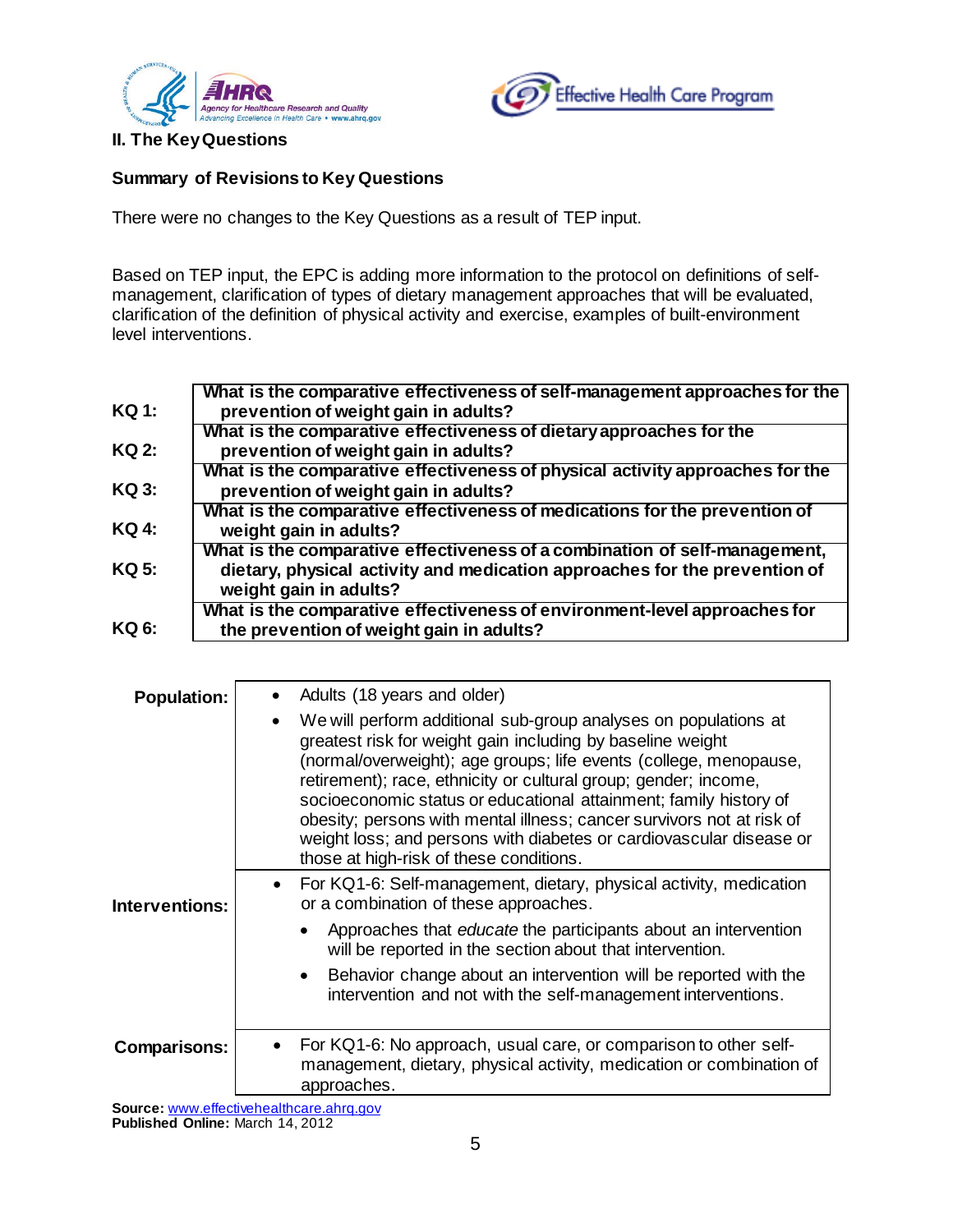



|                  | The potential comparisons of interest are outlined in the<br>intervention matrix for single approaches (Table N1) and<br>combinations of approaches (Table N2).                                                                                                                                                                                                                                                                                                                                                                                                                                                                                                                                                                                                                                                                                                                                                                                                                       |  |  |  |  |  |
|------------------|---------------------------------------------------------------------------------------------------------------------------------------------------------------------------------------------------------------------------------------------------------------------------------------------------------------------------------------------------------------------------------------------------------------------------------------------------------------------------------------------------------------------------------------------------------------------------------------------------------------------------------------------------------------------------------------------------------------------------------------------------------------------------------------------------------------------------------------------------------------------------------------------------------------------------------------------------------------------------------------|--|--|--|--|--|
| <b>Outcomes:</b> | Intermediate outcomes of interest include adherence to the<br>approach; knowledge, attitudes or behaviors relating to the<br>approaches for KQ1-6 and use of environmental modifications for<br>KQ <sub>6</sub> .<br>Prevention of obesity-related clinical outcomes including sleep<br>$\bullet$<br>apnea, degenerative joint disease, diabetes, cardiovascular disease,<br>cancer, liver disease, or death.<br>Health-related quality of life as measured by absenteeism,<br>$\bullet$<br>presenteeism, the SF-36 or other scales.<br>Adverse effects of approaches including burden of approach,<br>$\bullet$<br>nutritional deficiencies or eating disorders, activity related injuries<br>including fracture, and adverse events of medications (e.g., diarrhea<br>or leakage).<br>Percent or mean change from baseline weight.<br>$\bullet$<br>Maintenance of weight within same BMI category as the baseline<br>$\bullet$<br>measure. The CDC recommended categories of BMI by |  |  |  |  |  |
|                  | race/ethnicity will be used. If change in weight by BMI categories is<br>not reported, we will report the percent or mean change from<br>baseline BMI. Clinically meaningful weight maintenance as<br>measured by BMI will be defined as within ±3% of the baseline<br>measure. <sup>39</sup><br>Among those with 18.5≤BMl<30.0 at the first measure, maintenance<br>$\bullet$                                                                                                                                                                                                                                                                                                                                                                                                                                                                                                                                                                                                        |  |  |  |  |  |
|                  | of weight as non-obese.<br>Alternative measures of weight other than weight in pounds or<br>$\bullet$<br>kilograms or BMI (e.g., waist-to-hip circumference, percent body fat).                                                                                                                                                                                                                                                                                                                                                                                                                                                                                                                                                                                                                                                                                                                                                                                                       |  |  |  |  |  |
| Timing:          | The approach of interest must occur after age 18.                                                                                                                                                                                                                                                                                                                                                                                                                                                                                                                                                                                                                                                                                                                                                                                                                                                                                                                                     |  |  |  |  |  |
|                  | The study must report the change in weight over at least 1 year<br>during adulthood.                                                                                                                                                                                                                                                                                                                                                                                                                                                                                                                                                                                                                                                                                                                                                                                                                                                                                                  |  |  |  |  |  |
|                  | Follow-up duration will be considered in the analysis. In addition to 1<br>$\bullet$<br>year, specific timepoints of interest include 2, 5 and 10 years of<br>follow-up when available.                                                                                                                                                                                                                                                                                                                                                                                                                                                                                                                                                                                                                                                                                                                                                                                               |  |  |  |  |  |
|                  | For intermediate outcomes, adverse effects and quality of life,<br>$\bullet$<br>additional time points of interest include 3 and 6 months after the<br>commencement of the intervention.                                                                                                                                                                                                                                                                                                                                                                                                                                                                                                                                                                                                                                                                                                                                                                                              |  |  |  |  |  |
| Setting:         | Any setting                                                                                                                                                                                                                                                                                                                                                                                                                                                                                                                                                                                                                                                                                                                                                                                                                                                                                                                                                                           |  |  |  |  |  |
|                  | Studies conducted in educational settings or workplaces will be<br>reported with other studies conducted in the same setting regardless                                                                                                                                                                                                                                                                                                                                                                                                                                                                                                                                                                                                                                                                                                                                                                                                                                               |  |  |  |  |  |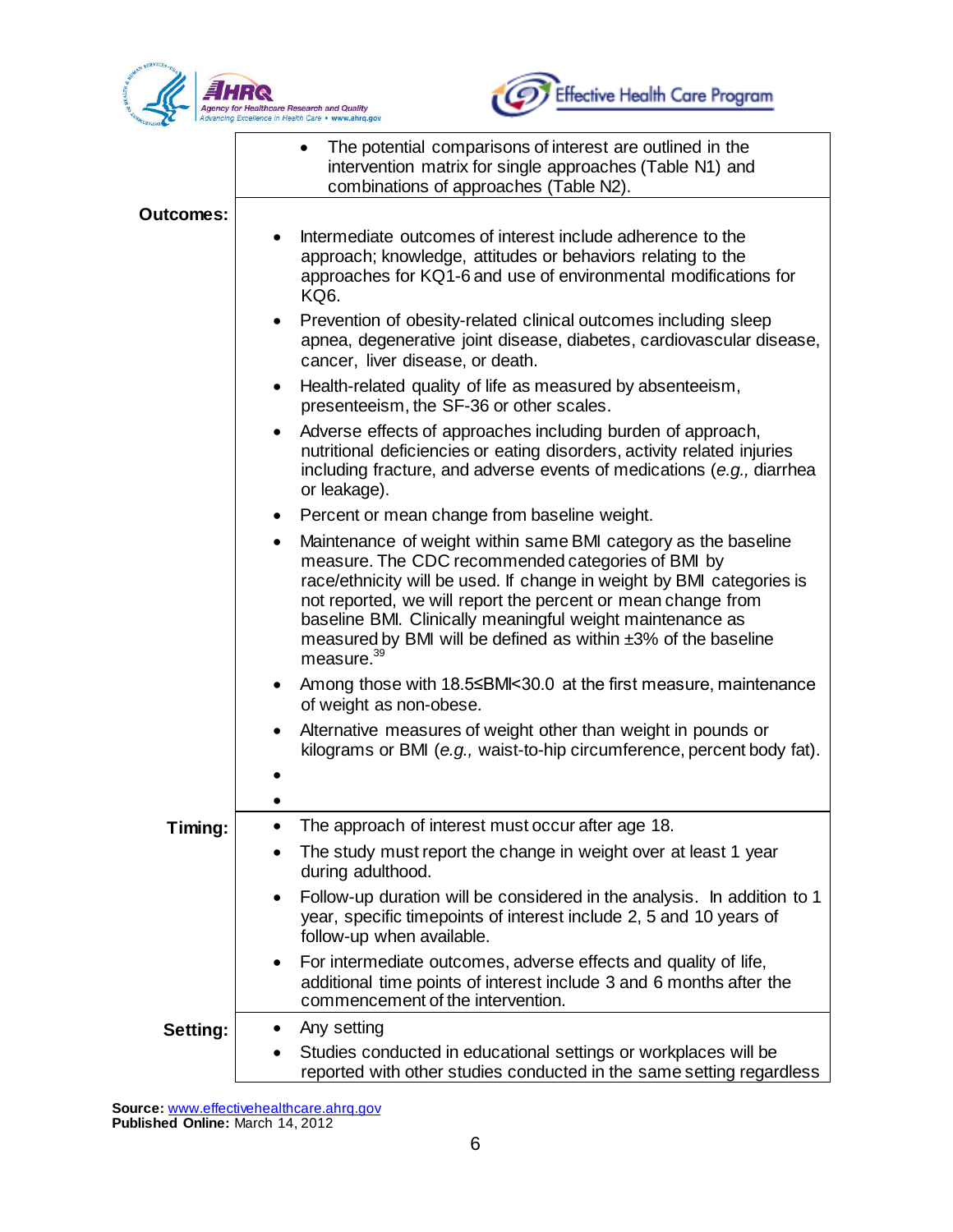



**Source:** [www.effectivehealthcare.ahrq.gov](http://www.effectivehealthcare.ahrq.gov/) **Published Online:** March 14, 2012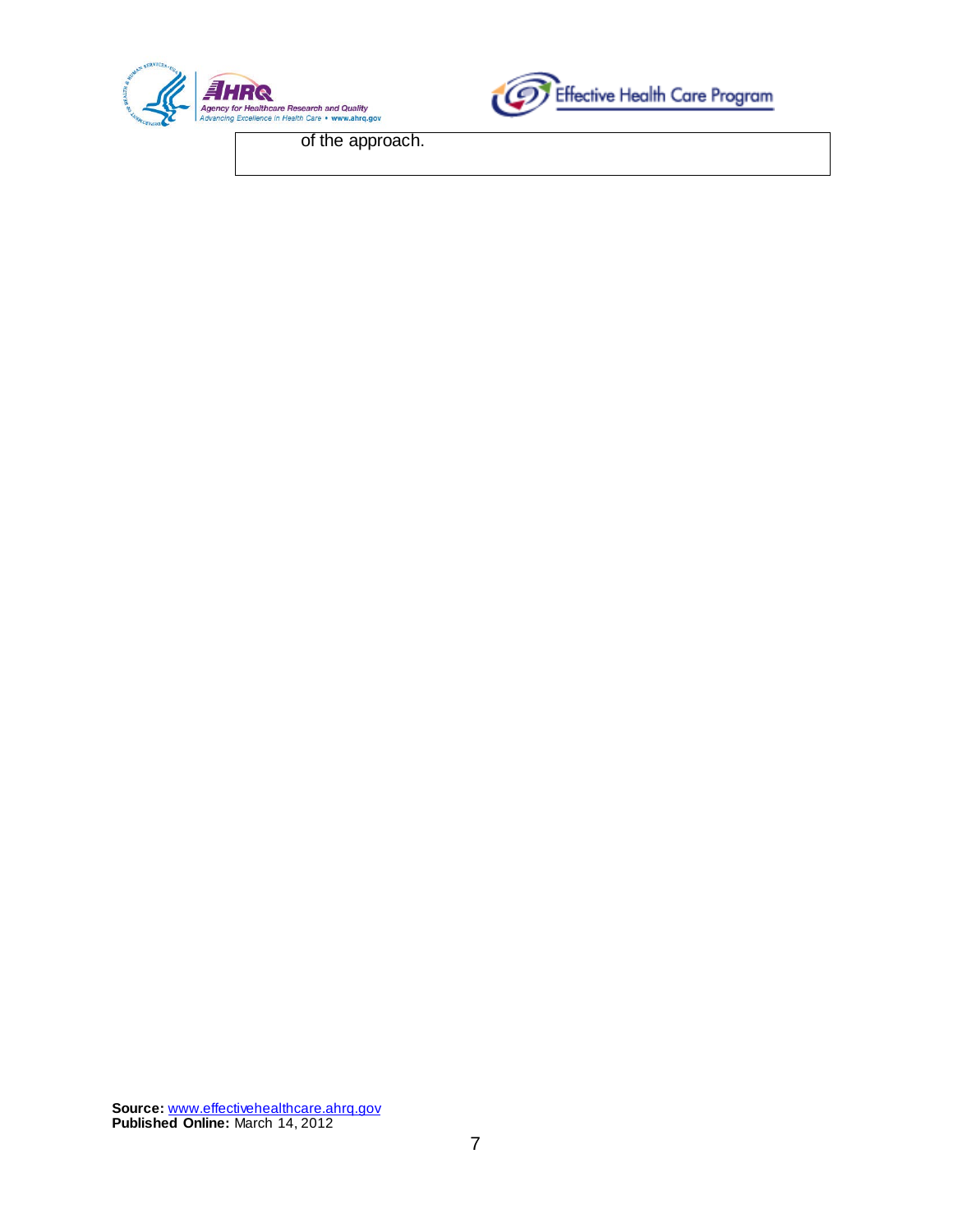

#### **III. Analytic Framework (see alternative text in separate document)**

**Figure 1. Analytic framework for Comparative Effectiveness of Approaches to Weight Maintenance in Adults.** 



**Published Online:** March 14, 2012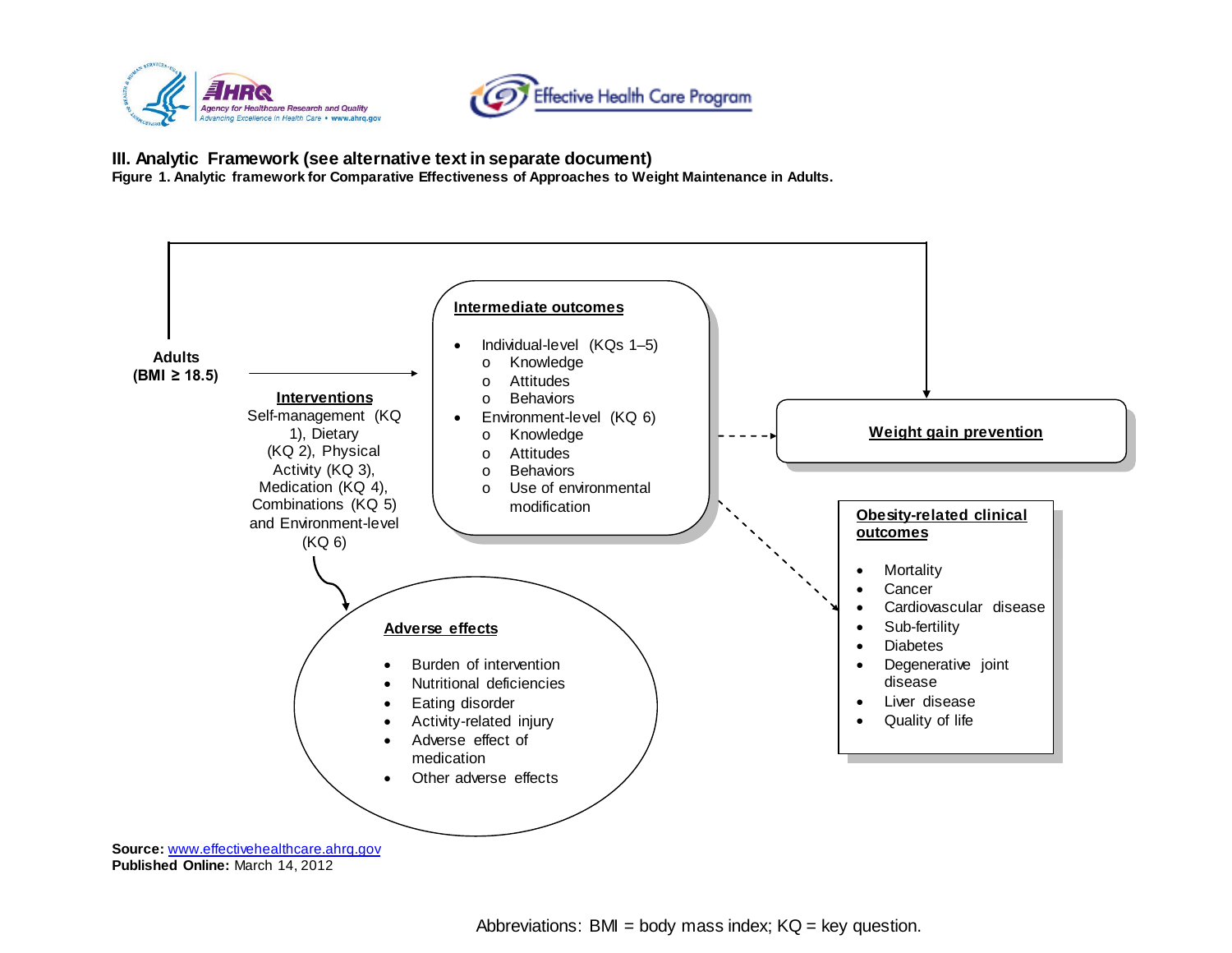



We will conduct a systematic review of the comparative effectiveness and safety of individual and combined approaches to prevent weight gain in adults.

## **A. Criteria for Inclusion/Exclusion of Studies in the Review.**

Inclusion and exclusion criteria are provided in Table 1. All studies of weight gain prevention in adults that measure weight change over at least one year comparing an approach of interest are eligible.

|                      | Table 1. Iliciusioni and exclusion criteria                                        |  |  |  |
|----------------------|------------------------------------------------------------------------------------|--|--|--|
| <b>Population</b>    | All studies will include human subjects exclusively.<br>$\Box$                     |  |  |  |
| and                  | We will include studies of adults for KQ1-5. If a study includes a<br>П            |  |  |  |
| condition of         | portion of participants under age 18 and results are not reported                  |  |  |  |
| interest             | separately for adults, the study will be included as long as 90% of                |  |  |  |
|                      | the total population is 18 years and older.                                        |  |  |  |
|                      | All ages are included for KQ6; approaches are implemented at the<br>П              |  |  |  |
|                      | community-level.                                                                   |  |  |  |
|                      | We will exclude studies if they included only pregnant women.                      |  |  |  |
|                      | $\Box$                                                                             |  |  |  |
|                      | Studies that include only patients at risk of weight loss (e.g., wasting<br>$\Box$ |  |  |  |
|                      | disease, eating disorders) will be excluded.                                       |  |  |  |
| <b>Interventions</b> | All studies must have evaluated an approach of interest as defined<br>$\Box$       |  |  |  |
| and                  | by KQ1-5 to be included.                                                           |  |  |  |
| approaches           | Orlistat, the Food and Drug Administration (FDA)-approved<br>П.                    |  |  |  |
|                      | medication for long-term (>1 year) weight control, is described in                 |  |  |  |
|                      | Table 2. Orlistat is the only medication that will be included. Lifestyle          |  |  |  |
|                      | interventions will be included under KQ5.                                          |  |  |  |
|                      | KQ6 will evaluate approaches on the community, instead of the<br>$\Box$            |  |  |  |
|                      | individual level to be included.                                                   |  |  |  |
|                      |                                                                                    |  |  |  |
|                      | If a goal of a study is weight loss, a combination of weight loss and<br>П         |  |  |  |
|                      | weight gain prevention (without a separate reporting of results), or               |  |  |  |
|                      | weight maintenance after weight loss, the study will be excluded.                  |  |  |  |
|                      | Studies of biological determinants (such as genes) will be excluded.<br>$\Box$     |  |  |  |
|                      | In the event a study examines an approach of interest, and a                       |  |  |  |
|                      | biological determinant, we will only abstract information about the                |  |  |  |
|                      | approach of interest.                                                              |  |  |  |
|                      | We will include studies of caloric substitutes, such as olestra or<br>П            |  |  |  |
|                      | artificial sweeteners.                                                             |  |  |  |
|                      | We will exclude studies of herbal supplements, vitamins, and<br>$\Box$             |  |  |  |
|                      | minerals.                                                                          |  |  |  |
|                      | We will exclude studies that included a smoking cessation<br>П                     |  |  |  |
|                      | intervention or approach.                                                          |  |  |  |
|                      |                                                                                    |  |  |  |
| <b>Comparisons</b>   | No approach, usual care, or comparison to other self-management,<br>$\Box$         |  |  |  |
| of interest          | dietary, physical activity, device, pharmaceutical or combination of               |  |  |  |
|                      | approaches will be included.                                                       |  |  |  |
|                      | If a study compares different intensities of the same approach (e.g.,              |  |  |  |
|                      |                                                                                    |  |  |  |

#### **Table 1. Inclusion and exclusion criteria**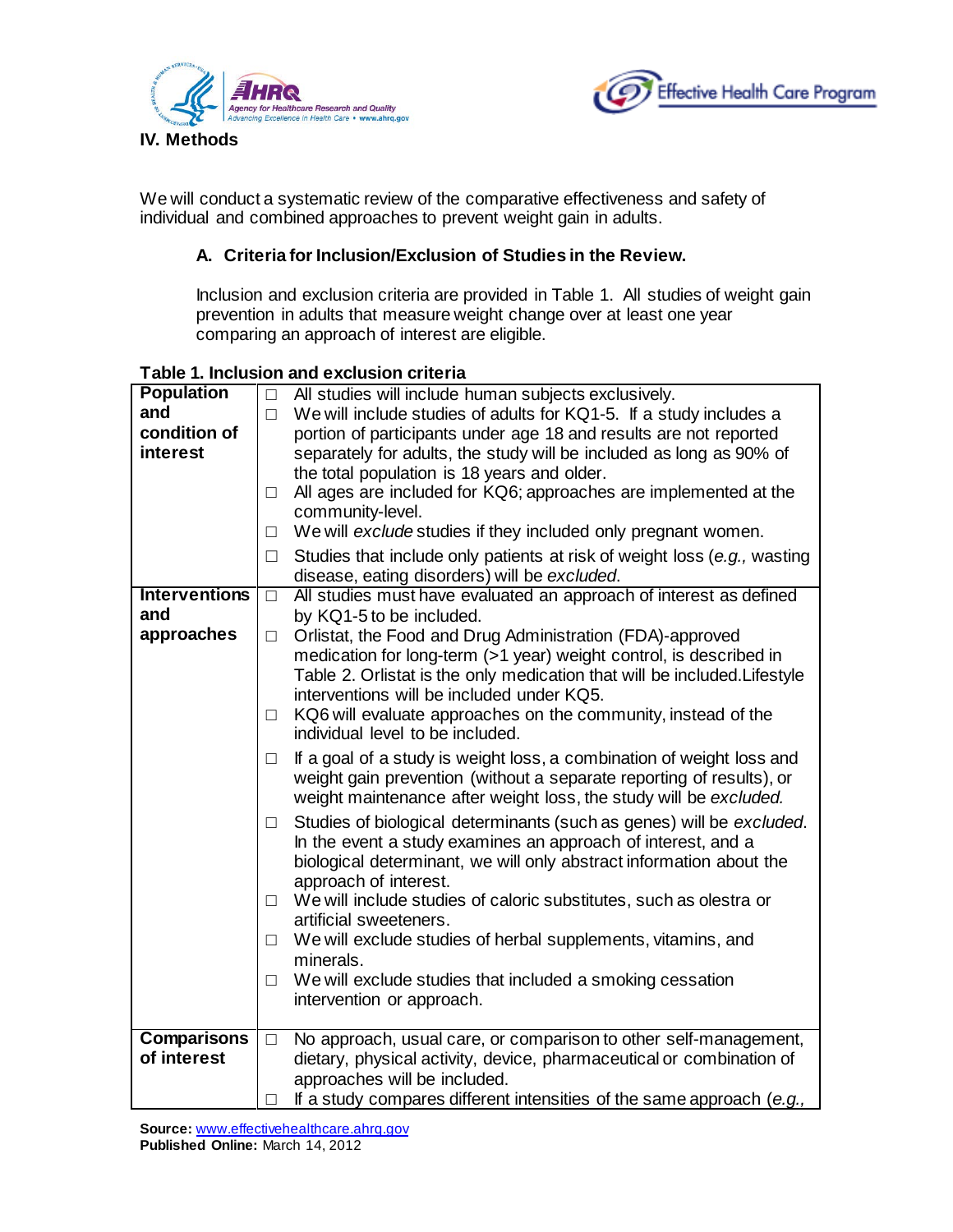



|                 | low fat versus high fat diet), the study will be included.                                       |
|-----------------|--------------------------------------------------------------------------------------------------|
|                 | If a study compares an approach of interest to an approach not of<br>$\Box$                      |
|                 | interest, the study will be excluded.                                                            |
|                 | If a study compares an approach of interest to another approach of<br>$\Box$                     |
|                 | interest and an approach not of interest, only information on the                                |
|                 | approaches of interest will be included.                                                         |
|                 | If there is no comparison, the study will be excluded.<br>П                                      |
|                 | We will exclude studies that do not apply to the key questions.                                  |
| <b>Outcomes</b> | All studies must measure and report weight change over at least 1<br>$\Box$                      |
| and Timing      | year during adulthood to be included. Weight change must be                                      |
|                 | reported in relation to an approach of interest to be included.                                  |
|                 | Obesity-related clinical outcomes, intermediate outcomes,                                        |
|                 | adverse effects and quality of life will be considered only if the                               |
|                 | study also reports a qualifying measure of weight.                                               |
| Type of         | We will exclude studies with no original data (reviews, editorials,<br>$\Box$                    |
| study           | comments, letters, modeling only studies).                                                       |
|                 | We will exclude studies published only as abstracts.<br>$\Box$                                   |
|                 | We will exclude qualitative studies that do not provide quantitative<br>$\Box$                   |
|                 | information on an approach of interest and weight or adiposity, such                             |
|                 | as focus groups or directed interviews.                                                          |
|                 | We will include studies with any sample size from any year that<br>□<br>meet all other criteria. |
|                 | We will only include studies with a comparison group or that reports<br>$\Box$                   |
|                 | multiple levels of the same approach (e.g., low fat versus high fat                              |
|                 | diet). These study designs include prospective (randomized and                                   |
|                 | non-randomized), retrospective, crossover, and case-control                                      |
|                 | studies. Serial cross-sectional studies of the same population are                               |
|                 | also eligible for KQ6.                                                                           |
|                 | Crossover studies must report at least 1 year of weight change in<br>$\Box$                      |
|                 | each phase of the crossover to be included.                                                      |
|                 | For KQ1-5 inclusion, the participants measured at the first timepoint<br>$\Box$                  |
|                 | must be the same participants measure at least 1 year later.                                     |
|                 | For KQ6 inclusion, the participants measured at the first timepoint<br>$\Box$                    |
|                 | are not required to be the same participants as those measured at                                |
|                 | least 1 year later.                                                                              |

RCT = randomized controlled trial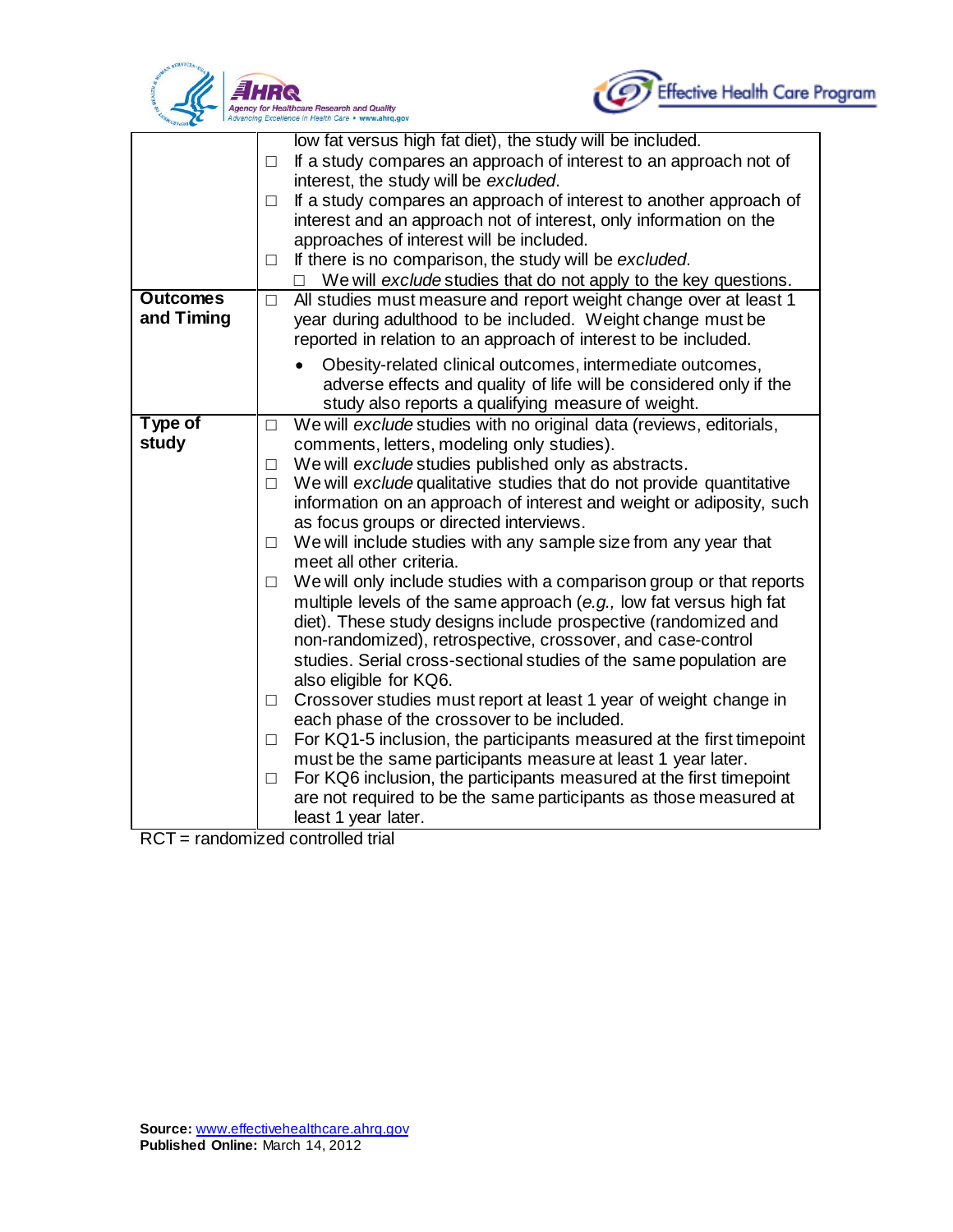



### **Table 2. List of FDA-approved weight management devices or pharmaceutical agents approved for long-term use**

| <b>Generic</b><br>name | <b>US</b><br>Trade<br><b>Name</b> | Route | Half-<br>Life    | <b>Mechanism</b><br>of Action | <b>FDA</b><br>approved<br>for Weight<br><b>Maintenance</b> | Recommended<br>duration of use                                               |
|------------------------|-----------------------------------|-------|------------------|-------------------------------|------------------------------------------------------------|------------------------------------------------------------------------------|
|                        |                                   |       |                  |                               |                                                            | Safety and<br>effectiveness<br>beyond 4 years<br>have not been<br>determined |
| Orlistat               | Alli,<br>Xenical                  | Oral  | $1 - 2$<br>hours | Lipase<br>inhibitor           | BMl≥27                                                     | (FDA label<br>12/17/2010)                                                    |

### **B. Searching for the Evidence: Literature Search Strategies for Identification of Relevant Studies to Answer the Key Questions**

We will search the following databases for primary studies: MEDLINE<sup>®</sup>, EMBASE®, PsychInfo, CINAHL, and the Cochrane Library. We will develop a search strategy for MEDLINE, accessed via PubMed, based on an analysis of the medical subject headings (MeSH) terms and text words of key articles identified a priori. The search strategy for MEDLINE can be found in Appendix A. We will also review the reference lists of each included article, relevant review articles and related systematic reviews to identify articles that may have been missed by the database searches.

To identify gray literature, we will search the World Health Organization International Trials Registry [\(http://apps.who.int/trialsearch/\)](http://apps.who.int/trialsearch/); Scopus [\(http://www.scopus.com/home.url\)](http://www.scopus.com/home.url); PsycEXTRA and will use the information provided in the Scientific Information Package (SIP) provided by the Scientific Resource Center on the one drug included in this study.

### **C. Data Abstraction and Data Management**

The EPC will use DistillerSR (Evidence Partners, 2010), to manage the screening and review process. DistillerSR is a web-based database management program that manages all levels of the review process. All applicable citations identified by the search strategies are uploaded to the system and reviewed in the following manner:

i. Title screening: Each title will be screened by 2 independent reviewers for potential relevance to this project. This level of screening is liberal requiring only one reviewer indicating that a title is potentially relevant for the title to progress to the next stage of review. In order for a title to be eliminated at this level, both reviewers must indicate that it is not relevant to this project. Liberal review is used at this level to capture any title that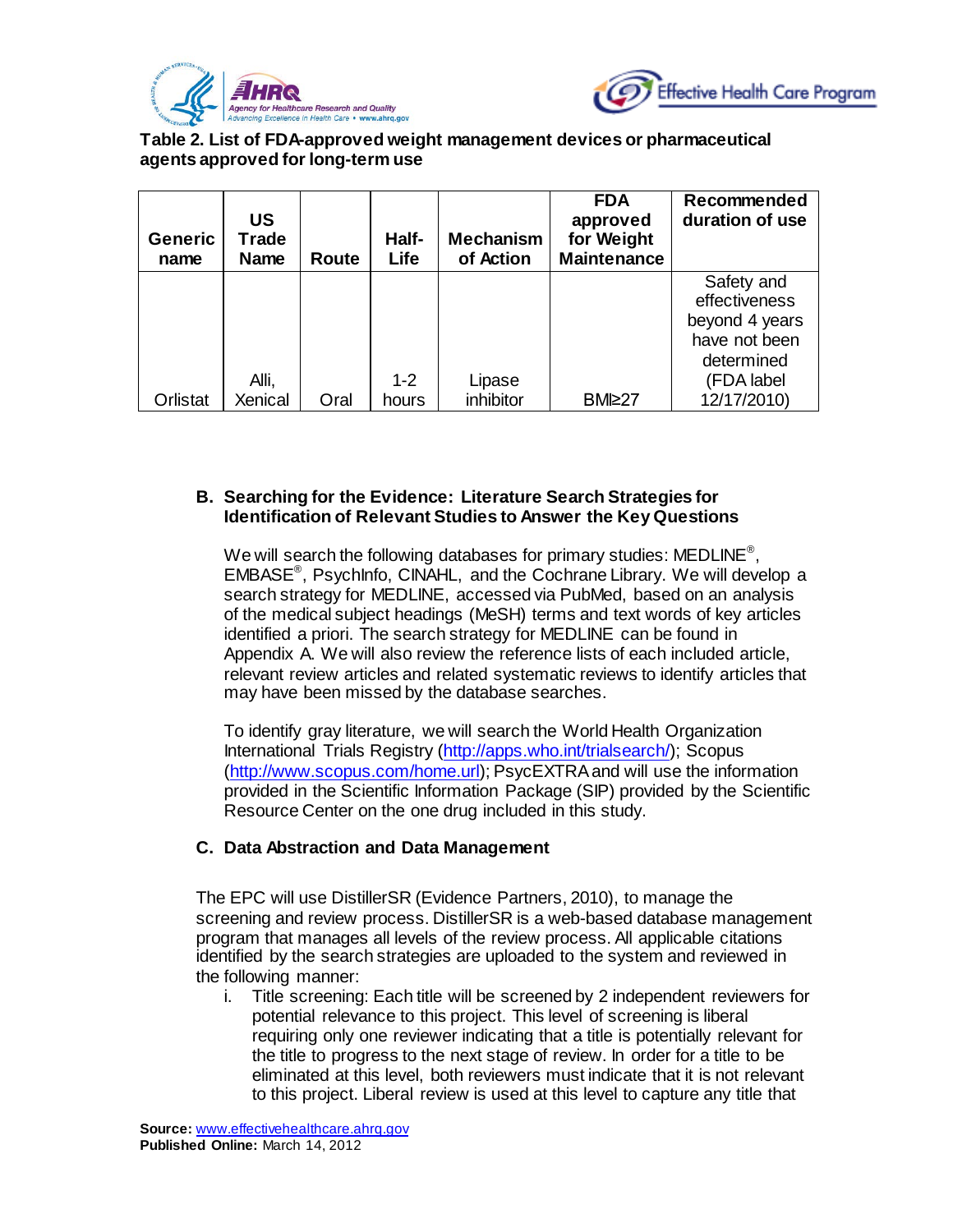



might apply to the key questions. Reasons for exclusion will include: studies that did not include humans, studies clearly listed as a review or editorial not related to weight, and weight loss only studies.

- ii. Abstract screening: Each abstract will be reviewed by 2 independent reviewers. Both reviewers must agree on whether or not an abstract is applicable to any of the key questions. If there is disagreement between the 2 reviewers they are asked to review their answers and come to an agreement. Conflicts that cannot be resolved by the two original reviewers are resolved by a third-party. Reasons for exclusion at the abstract level will include: no original data, followup clearly stated as less than 1 year, study of children only, goal of study was clearly stated as weight loss or weight maintenance after weight loss, study did not report weight or adiposity or weight-related outcomes in the abstract, the study population was at risk for malnourishment or underweight (e.g., dialysis patients; anorexia), no intervention or approach of interest was studied, no comparison group included (*i.e.,* all patients received intervention or a case series of obese patients), no human data reported, abstract only (no full publication available), or a qualitative study (focus group, directed interviews). Studies that did not address a key question or interest and did not fit into the previous list can be excluded if the reviewer writes in why the study did not apply to the key question. Relevant reviews, including systematic reviews and meta-analyses, will be tagged for a references list search.
- iii. Full-text article screening: The review protocol for this level is the same as for the abstract inclusion/exclusion level. Conflicts at this level are resolved by a third-party senior reviewer. Reasons for exclusion will be the same as those for the abstract review with the addition of: study did not report weight change over 1 year and study did not report weight gain by an approach of interest.
- iv. Data abstraction: Eligible articles will be sent to data abstraction with a focus on items related to the population, approaches and interventions, comparisons, outcomes, timing and setting to answer the key questions. Each article will be serially abstracted first by a junior reviewer then by a senior reviewer. Articles referring to the same study will be abstracted on a single review form if reporting the same data or on separate forms if necessary with clear information that the results should be interpreted as from the same study. Data abstraction will be randomly quality checked by a third-party senior reviewer (investigator) to ensure that data is being abstracted accurately and thoroughly.

### **D. Assessment of Methodological Quality of Individual Studies**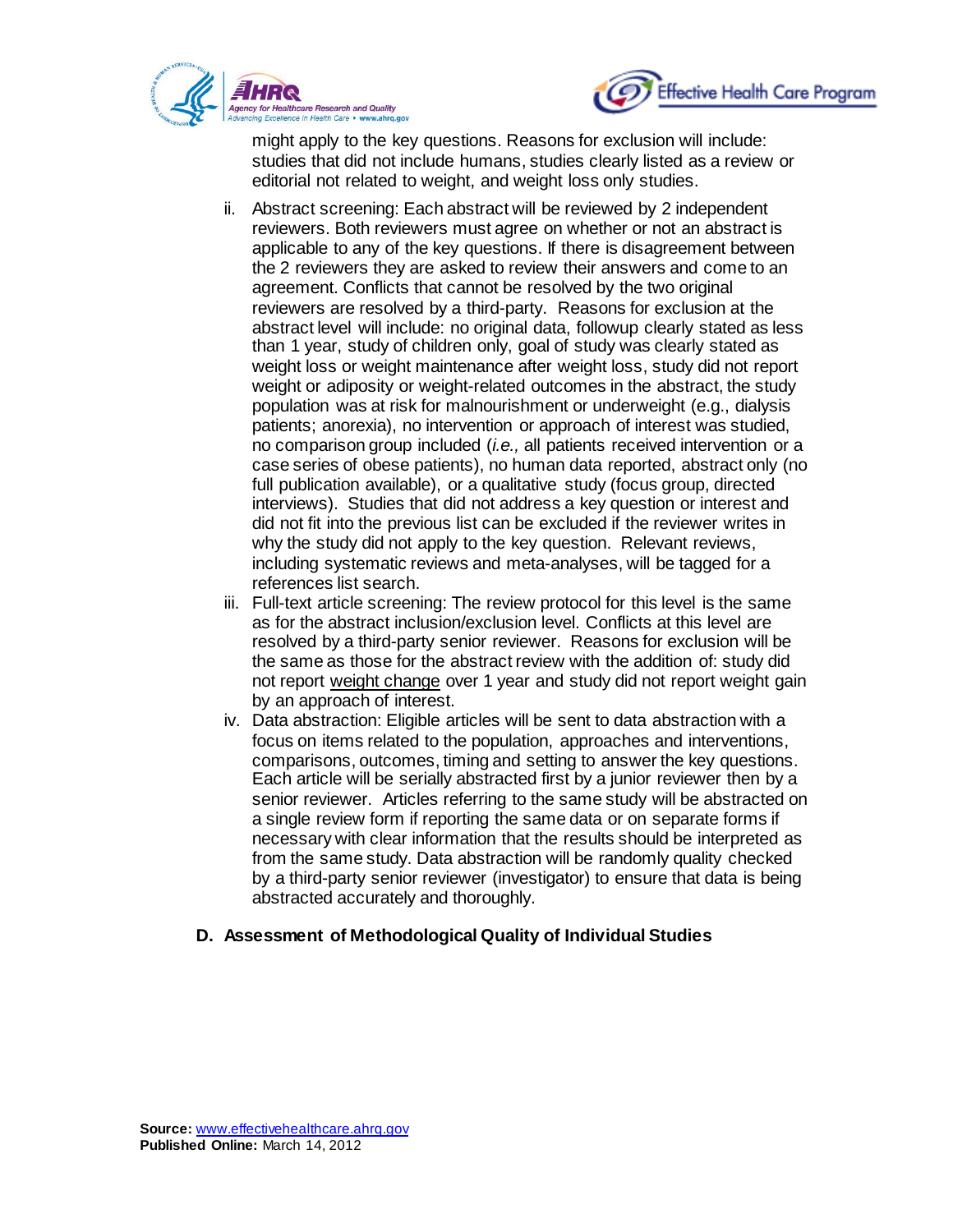



Article quality will be assessed using the Downs and Black methodologic quality assessment checklist.<sup>40</sup> This checklist was developed to assess the quality of reporting, internal validity and external validity for individual RCTs and observational studies We will add a question on funding source (industry, government, foundational, other, not reported). For both the RCTs and the non-randomized studies, the overall study quality will be assessed as:

- **Good** (low risk of bias). These studies had the least bias, and the results were considered valid. These studies adhered to the commonly held concepts of high quality, including the following: a clear description of the population, setting, approaches, and comparison groups; appropriate measurement of outcomes; appropriate statistical and analytic methods and reporting; no reporting errors; a low dropout rate; and clear reporting of dropouts.
- **Fair.** These studies were susceptible to some bias, but not enough to invalidate the results. They did not meet all the criteria required for a rating of good quality because they had some deficiencies, but no flaw was likely to cause major bias. The study may have been missing information, making it difficult to assess limitations and potential problems.
- **Poor** (high risk of bias). These studies had significant flaws that might have invalidated the results. They had serious errors in design, analysis, or reporting; large amounts of missing information; or discrepancies in reporting.

### **E. Data Synthesis**

For each Key Question, we will create a set of detailed evidence tables containing all information abstracted from eligible studies. We will conduct meta-analyses when there is sufficient data (at least 3 studies of the same design) and studies are sufficiently homogenous with respect to the population characteristics, intervention, comparison, outcome, and timing. The timepoints of interest for weight maintenance are: 1 year, 2 years, 5 years and later than 5 years if available in multiple studies. For the intermediate outcomes, safety and quality of life outcomes the timepoints of interest are: 3 months, 6 months, 1 year, 3 years, 5 years and later than 5 years if available.

• For studies amenable to pooling with meta-analyses, we will calculate pooled mean differences, risk differences or relative risks using a DerSimonian and Laird random effects model. Clinically meaningful weight maintenance as measured by BMI will be defined as within ±3% of the baseline measure.<sup>39</sup> We will identify statistical heterogeneity between the trials in all the meta-analyses using: (1) a chi-squared test with a significance level of alpha less than or equal to 0.10, and (2) an I-squared statistic with a value greater than 50% indicating substantial heterogeneity. We will not report the pooled result if substantial heterogeneity is found. We will conduct sensitivity analyses by omitting one study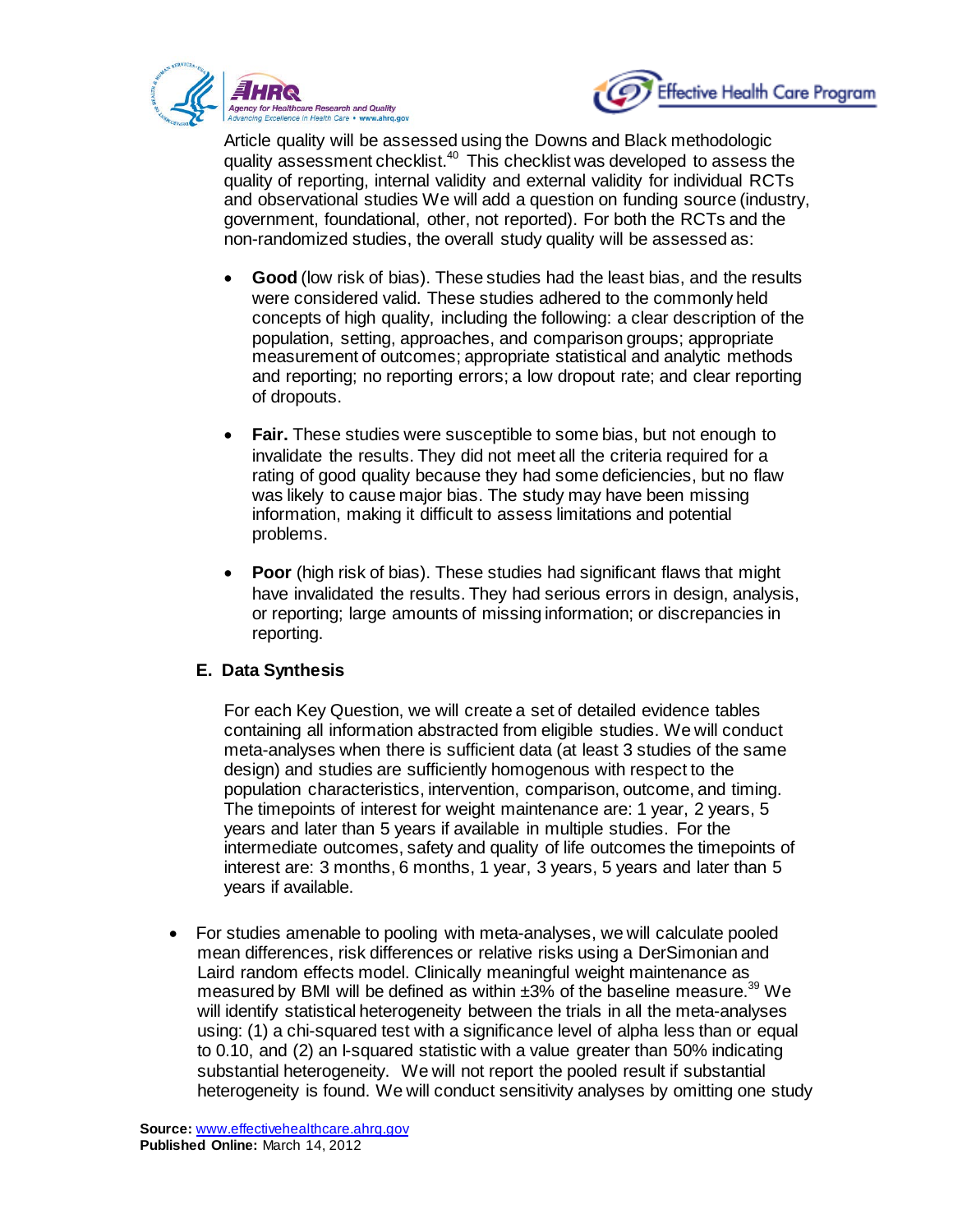



at a time to assess the influence of any single study on the pooled estimate. For all meta-analyses, we will conduct formal tests for publication bias using Begg's and Eggers tests including evaluation of the asymmetry of funnel plots for each comparison of interest. All meta-analyses will be conducted using STATA (Intercooled, version 11, StataCorp, College Station, TX). When we are unable to pool studies, we will calculate and display the individual mean differences, risk differences or relative risks with 95% confidence intervals (CI) for the individual studies. For infrequent adverse effects, we will calculate the Peto odds ratios when the combined number of events in each arm is greater than 5.

We will report on subgroups of interest including baseline weight (normal/overweight); age groups; life events (college, menopause, retirement); race, ethnicity or cultural group; gender; income, socioeconomic status or educational attainment; family history of obesity; persons with mental illness; cancer survivors not at risk of weight loss; and persons with diabetes or cardiovascular disease or those at high-risk of these conditions.

### **F. Grading the Evidence for Each Key Question**

At the completion of our review, we will grade the quantity, quality and consistency of the best available evidence addressing Key Questions  $1 - 6$ by adapting an evidence grading scheme recommended by the Guide for Conducting Comparative Effectiveness Reviews. <sup>41</sup> We will apply evidence grades to the bodies of evidence about each approach comparison for each outcome. We will assess the strength of the study designs according to those which best control confounding, selection and information bias. We will assess the quality and consistency of the best available evidence, including assessment of limitations to individual study quality (using individual quality scores), consistency, directness, precision, and the magnitude of the effect.

We will classify evidence pertaining to Key Questions  $1 - 6$  into four basic categories: (1) "high" grade (indicating high confidence that the evidence reflects the true effect and further research is very unlikely to change our confidence in the estimate of the effect); (2) "moderate" grade (indicating moderate confidence that the evidence reflects the true effect and further research may change our confidence in the estimate of the effect and may change the estimate); (3) "low" grade (indicating low confidence that the evidence reflects the true effect and further research is likely to change our confidence in the estimate of the effect and is likely to change the estimate); and (4) "insufficient" grade (evidence is unavailable). The grade of evidence for each key question will be based on consensus.

**G. Assessing Applicability** – Throughout the report, we will discuss the applicability of studies in terms of the degree to which the study population, interventions, outcomes, and settings are relevant to individuals at risk of weight gain and features that may affect the effectiveness of the intervention.

#### **V. References**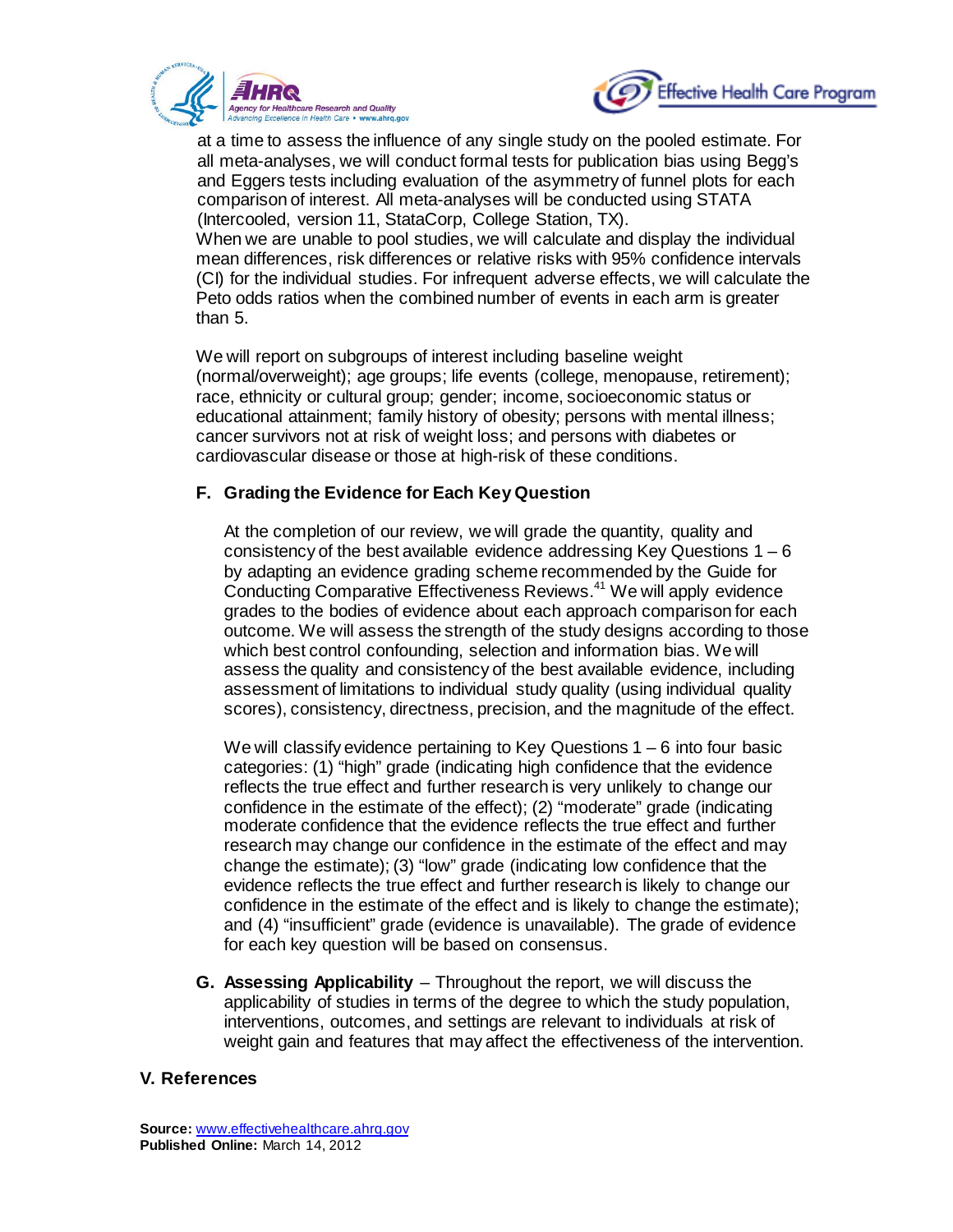



- 1. HealthyPeople.gov. Normal Weight Status. http://www.healthypeople.gov/2020/topicsobjectives2020/objectiveslist.aspx?topici d=29.
- 2. Health Indicators Warehouse. Healthy Weight in Adults. http://www.healthindicators.gov/Indicators/Healthyweightinadults\_1207/Profile/Data
- . 3. National Center for Health Statistics. Health, United States, 2010: With Special Feature on Death and Dying. Hyattsville, MD. 2011. Library of Congress Catalog Number 76641496. U.S. Government Printing Office. Washington, DC 20402 .
- 4. Lovasi GS, Hutson MA, Guerra M, Neckerman KM. Built environments and obesity in disadvantaged populations. Epidemiol Rev 2009; 31:7-20.
- 5. Williamson DF. Descriptive epidemiology of body weight and weight change in U.S. adults. Ann Intern Med 1993; 119(7 Pt 2):646-9.
- 6. Ogden CL, Carroll MD. Prevalence of Overweight, Obesity, and Extreme Obesity Among Adults: United States, Trends 19761980 Through 20072008 . CDC Health-E Stats .
- 7. Phelan ST. Obesity in minority women: calories, commerce, and culture. Obstet Gynecol Clin North Am 2009; 36(2):379-92, x.
- 8. Joshu CE, Mondul AM, Menke A *et al*. Weight gain is associated with an increased risk of prostate cancer recurrence after prostatectomy in the PSA era. Cancer Prev Res (Phila) 2011; 4(4):544-51.
- 9. Stroup SP, Cullen J, Auge BK, L'Esperance JO, Kang SK. Effect of obesity on prostate-specific antigen recurrence after radiation therapy for localized prostate cancer as measured by the 2006 Radiation Therapy Oncology Group-American Society for Therapeutic Radiation and Oncology (RTOG-ASTRO) Phoenix consensus definition. Cancer 2007; 110(5):1003-9.
- 10. Caan BJ, Emond JA, Natarajan L *et al*. Post-diagnosis weight gain and breast cancer recurrence in women with early stage breast cancer. Breast Cancer Res Treat 2006; 99(1):47-57.
- 11. Rock CL, McEligot AJ, Flatt SW *et al*. Eating pathology and obesity in women at risk for breast cancer recurrence. Int J Eat Disord 2000; 27(2 ):172-9.
- 12. McNee RK, Mason BH, Neave LM, Kay RG. Influence of height, weight, and obesity on breast cancer incidence and recurrence in Auckland, New Zealand. Breast Cancer Res Treat 1987; 9(2):145-50.
- 13. Tartter PI, Slater G, Papatestas AE, Aufses AH Jr. Cholesterol, weight, height, Quetelet's index, and colon cancer recurrence. J Surg Oncol 1984; 27(4):232-5.
- 14. Smith SC Jr. Multiple risk factors for cardiovascular disease and diabetes mellitus. Am J Med 2007; 120(3 Suppl 1):S3-S11.
- 15. Okoro CA, Hootman JM, Strine TW, Balluz LS, Mokdad AH. Disability, arthritis, and body weight among adults 45 years and older. Obes Res 2004; 12(5):854-61.
- 16. Gibson M, Carek PJ, Sullivan B. Treatment of co-morbid mental illness in primary care: how to minimize weight gain, diabetes, and metabolic syndrome. Int J Psychiatry Med 2011; 41(2):127-42.
- 17. Flegal KM, Graubard BI, Williamson DF, Gail MH. Cause-specific excess deaths associated with underweight, overweight, and obesity. JAMA 2007; 298(17):2028- 37.
- 18. Finkelstein EA, Trogdon JG, Cohen JW, Dietz W. Annual medical spending attributable to obesity: payer-and service-specific estimates. Health Aff (Millwood) 2009; 28(5):w822-31.
- 19. Lenz M, Richter T, Muhlhauser I. The morbidity and mortality associated with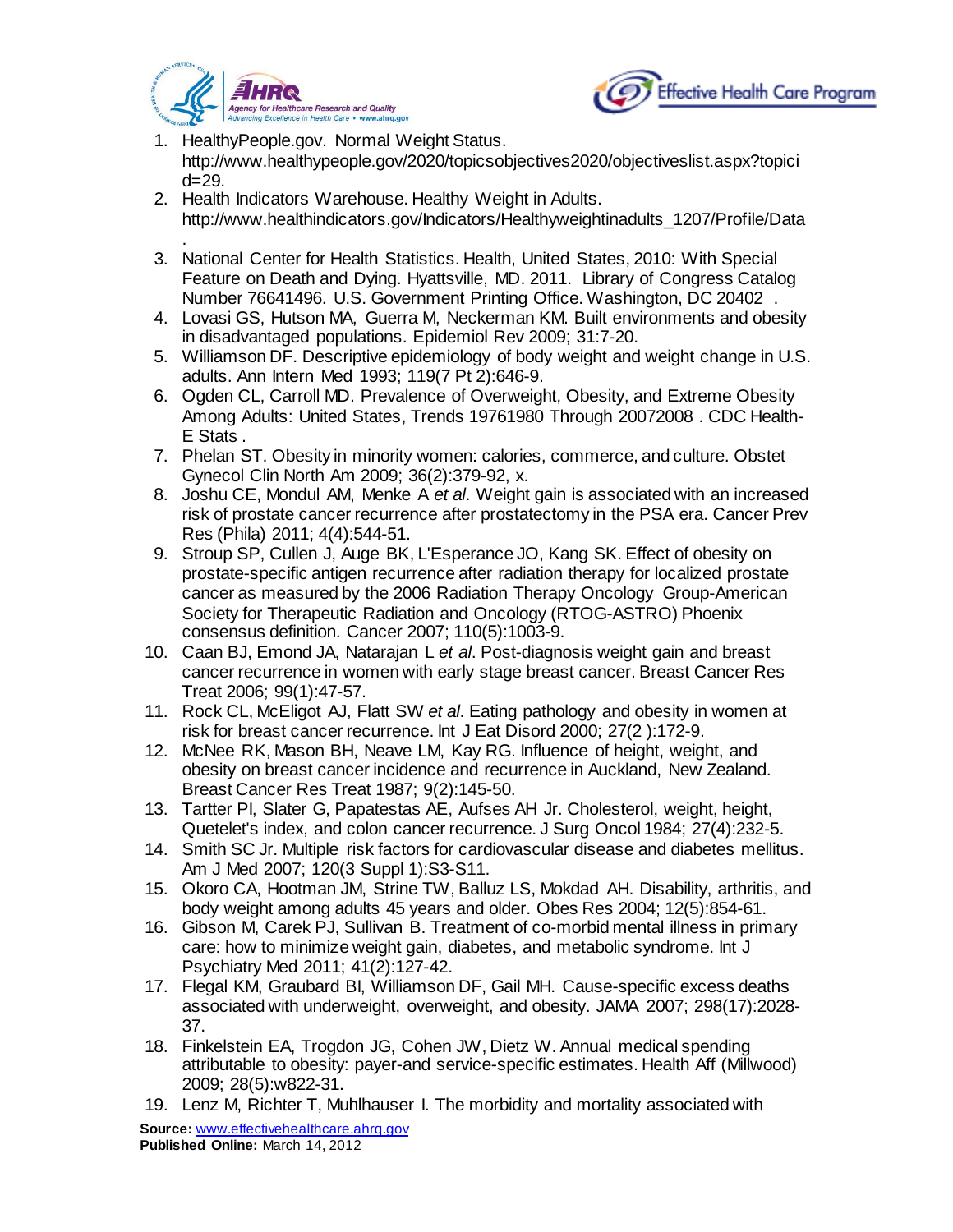



overweight and obesity in adulthood: a systematic review. Dtsch Arztebl Int 2009; 106(40):641-8.

- 20. Janssen I. Morbidity and mortality risk associated with an overweight BMI in older men and women. Obesity (Silver Spring) 2007; 15(7):1827-40.
- 21. Gill JM, Cooper AR. Physical activity and prevention of type 2 diabetes mellitus. Sports Med 2008; 38(10):807-24.
- 22. Eiben G, Lissner L. Health Hunters--an intervention to prevent overweight and obesity in young high-risk women. Int J Obes (Lond) 2006; 30(4):691-6.
- 23. Norris SL, Zhang X, Avenell A, Gregg E, Schmid CH, Lau J. Long-term nonpharmacological weight loss interventions for adults with prediabetes. Cochrane Database Syst Rev 2005; (2):CD005270.
- 24. Lombard CB, Deeks AA, Teede HJ. A systematic review of interventions aimed at the prevention of weight gain in adults. Public Health Nutr 2009; 12(11):2236-46.
- 25. Lombard GA. Office Management of Obesity. Saunders 2004 (Philadelphia) P. 159
- . 26. Hollis JF, Gullion CM, Stevens VJ *et al*. Weight loss during the intensive intervention phase of the weight-loss maintenance trial. Am J Prev Med 2008; 35(2):118-26.
- 27. Sacks FM, Bray GA, Carey VJ *et al*. Comparison of weight-loss diets with different compositions of fat, protein, and carbohydrates. N Engl J Med 2009; 360(9):859- 73.
- 28. Davidson MH, Hauptman J, DiGirolamo M *et al*. Weight control and risk factor reduction in obese subjects treated for 2 years with orlistat: a randomized controlled trial. JAMA 1999; 281(3):235-42.
- 29. Bolen SD, Clark JM, Richards TM, Shore AD, Goodwin SM, Weiner JP. Trends in and patterns of obesity reduction medication use in an insured cohort. Obesity (Silver Spring) 2010; 18(1):206-9.
- 30. National Institute of Environementsl Health Sciences, National Institutes of Health. Obesity and the built environment.

#http://www.niehs.nih.gov/news/events/pastmtg/2004/built/.

- 31. Lemmens VE, Oenema A, Klepp KI, Henriksen HB, Brug J. A systematic review of the evidence regarding efficacy of obesity prevention interventions among adults. Obes Rev 2008; 9(5):446-55.
- 32. Treuhaft CL, Karpyn A. Teh Grocery Gap: Who Has Access to Healthy Food adn Why it Matters. Policy Link .
- 33. Anderson LM, Quinn TA, Glanz K *et al*. The effectiveness of worksite nutrition and physical activity interventions for controlling employee overweight and obesity: a systematic review. Am J Prev Med 2009; 37(4):340-57.
- 34. Loveman E, Frampton GK, Shepherd J *et al*. The clinical effectiveness and costeffectiveness of long-term weight management schemes for adults: a systematic review. Health Technol Assess 2011; 15(2):1-182.
- 35. American Dietetic Association. Adult weight management evidence based nutrition practice guideline. Chicago (IL). American Dietetic Association (ADA); 2006.
- 36. World Gastroenterology Organisation . Gastroenterology Organisation Global Guideline: Obesity. Munich (Germany): World Gastroenterology Organisation (WGO); 2009. 29 .
- 37. National Healrt, Lung, and Blood Institute. Http://Www.Nhlbi.Nih.Gov/Health/Public/Heart/Obesity/Lose\_Wt/Patmats.Htm .
- 38. CDC. http://www.cdc.gov/obesity/resources.html.
- 39. Stevens J, Truesdale KP, McClain JE, Cai J. The definition of weight maintenance.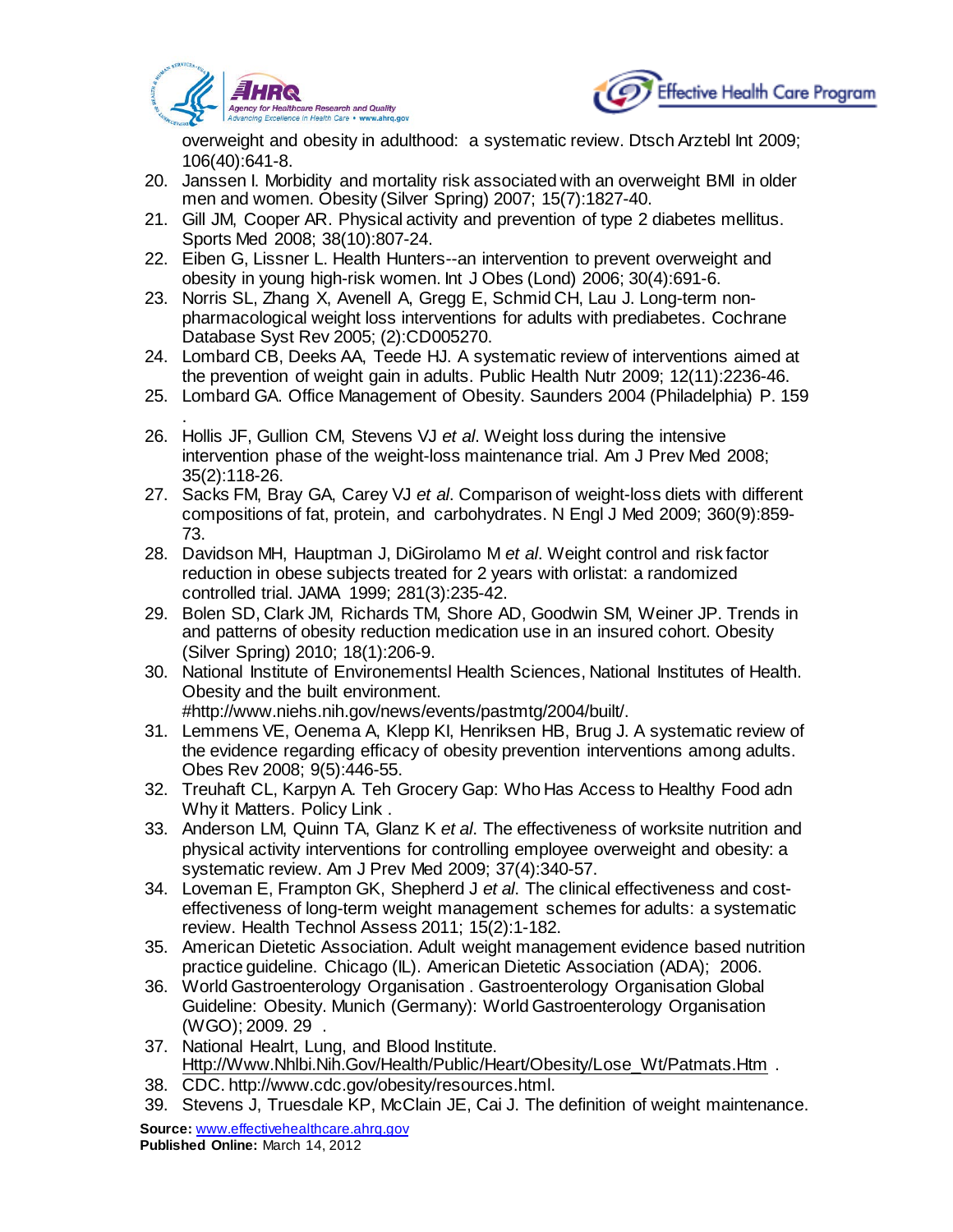



Int J Obes (Lond) 2006; 30(3):391-9.

- 40. Downs SH, Black N. The feasibility of creating a checklist for the assessment of the methodological quality both of randomised and non-randomised studies of health care interventions. J Epidemiol Community Health 1998; 52(6):377-84.
- 41. Owens DK, Lohr KN, Atkins D *et al*. AHRQ series paper 5: grading the strength of a body of evidence when comparing medical interventions--agency for healthcare research and quality and the effective health-care program. J Clin Epidemiol 2010; 63(5):513-23.

#### **VI. Definition of Terms**

Not applicable.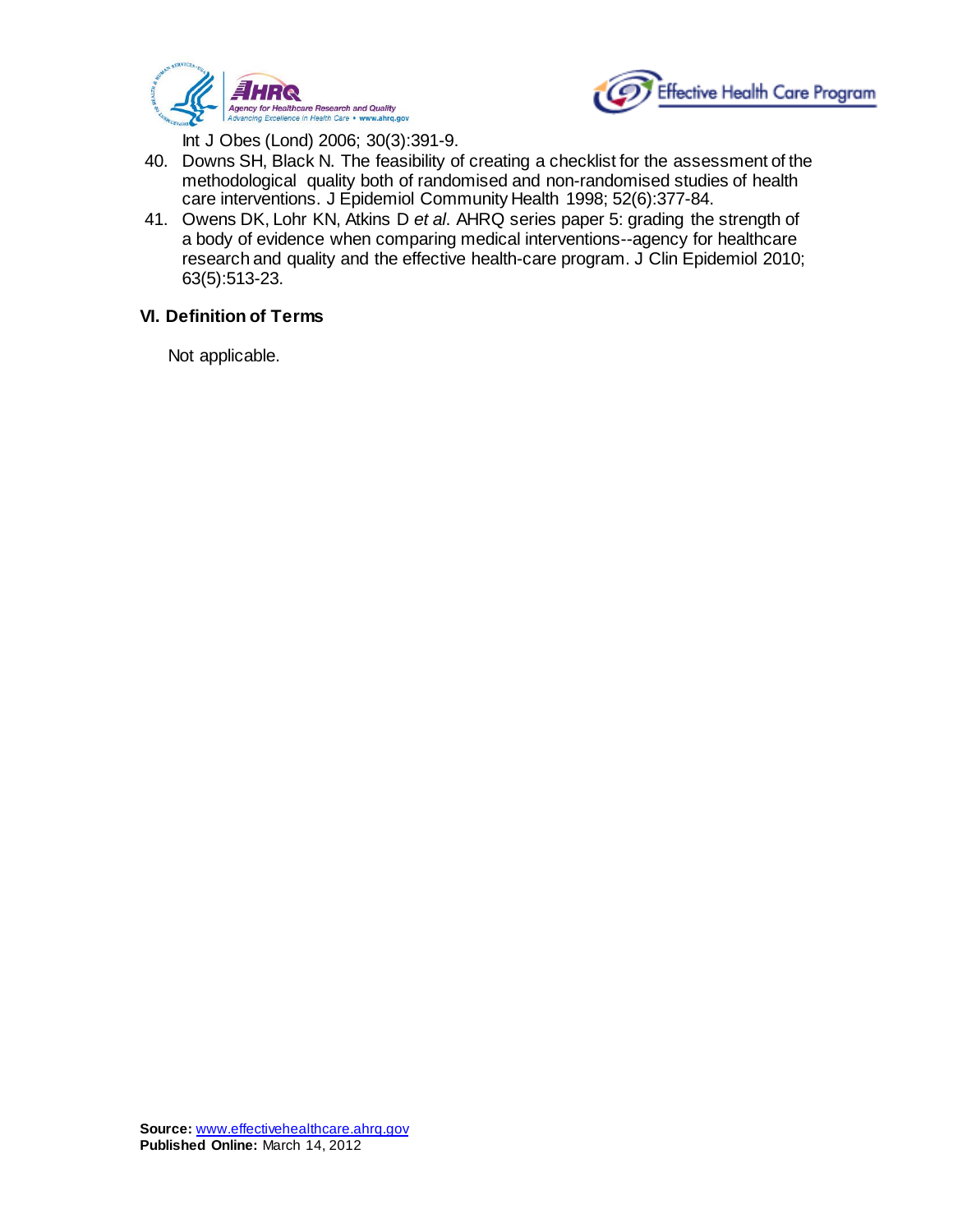



## **VII. Summary of Protocol Amendments**

In the event of protocol amendments, the date of each amendment will be accompanied by a description of the change and the rationale.

| <b>Date</b> | <b>Section</b>              | <b>Change From</b>                                                                                                                                                                                                     | Proposed change to*                                                                                                                                                                                                                               | <b>Rationale</b>                                                                                                                                                                                                                                                                                                                           |
|-------------|-----------------------------|------------------------------------------------------------------------------------------------------------------------------------------------------------------------------------------------------------------------|---------------------------------------------------------------------------------------------------------------------------------------------------------------------------------------------------------------------------------------------------|--------------------------------------------------------------------------------------------------------------------------------------------------------------------------------------------------------------------------------------------------------------------------------------------------------------------------------------------|
| 30-Nov-11   | <b>PICOTS</b><br>(outcomes) | Alternative measures of<br>weight other than<br>weight in pounds or<br>kilograms or BMI (e.g.,<br>waist-to-hip<br>circumference, percent<br>body fat).                                                                 | Remove this section                                                                                                                                                                                                                               | The main outcome measure will be Percent<br>or mean change from baseline weight,<br>percent or mean change in BMI, or percent<br>or mean change in waist circumference.<br>The additional alternative measures of<br>weight have variable reporting consistency,<br>and not including this outcome does not<br>exclude additional studies. |
| 30-Nov-11   | <b>PICOTS</b><br>(outcomes) | Percent or mean<br>change from baseline<br>weight.                                                                                                                                                                     | Revise this section to make it clear that the<br>following measures are the primary measures of<br>interest: "Percent or mean change from baseline<br>weight, percent or mean change in BMI, or percent<br>or mean change in waist circumference" | We wish to be more explicit about the main<br>outcome measures of interest of this report.                                                                                                                                                                                                                                                 |
| 30-Nov-11   | <b>PICOTS</b><br>(outcomes) | Intermediate outcomes<br>of interest include<br>adherence to the<br>approach; knowledge,<br>attitudes or behaviors<br>relating to the<br>approaches for KQ1-6<br>and use of<br>environmental<br>modifications for KQ6. | Intermediate outcomes of interest include<br>adherence to the approach/intervention and KQ1-6<br>and use of environmental modifications for KQ6.                                                                                                  | We are abstracting intermediate outcomes<br>from studies that are reporting the clinical<br>outcomes. Adherence to the intervention is<br>the intermediate outcome of most interest.<br>Adherence to the intervention can help<br>explain heterogeneity of intervention<br>effects.                                                        |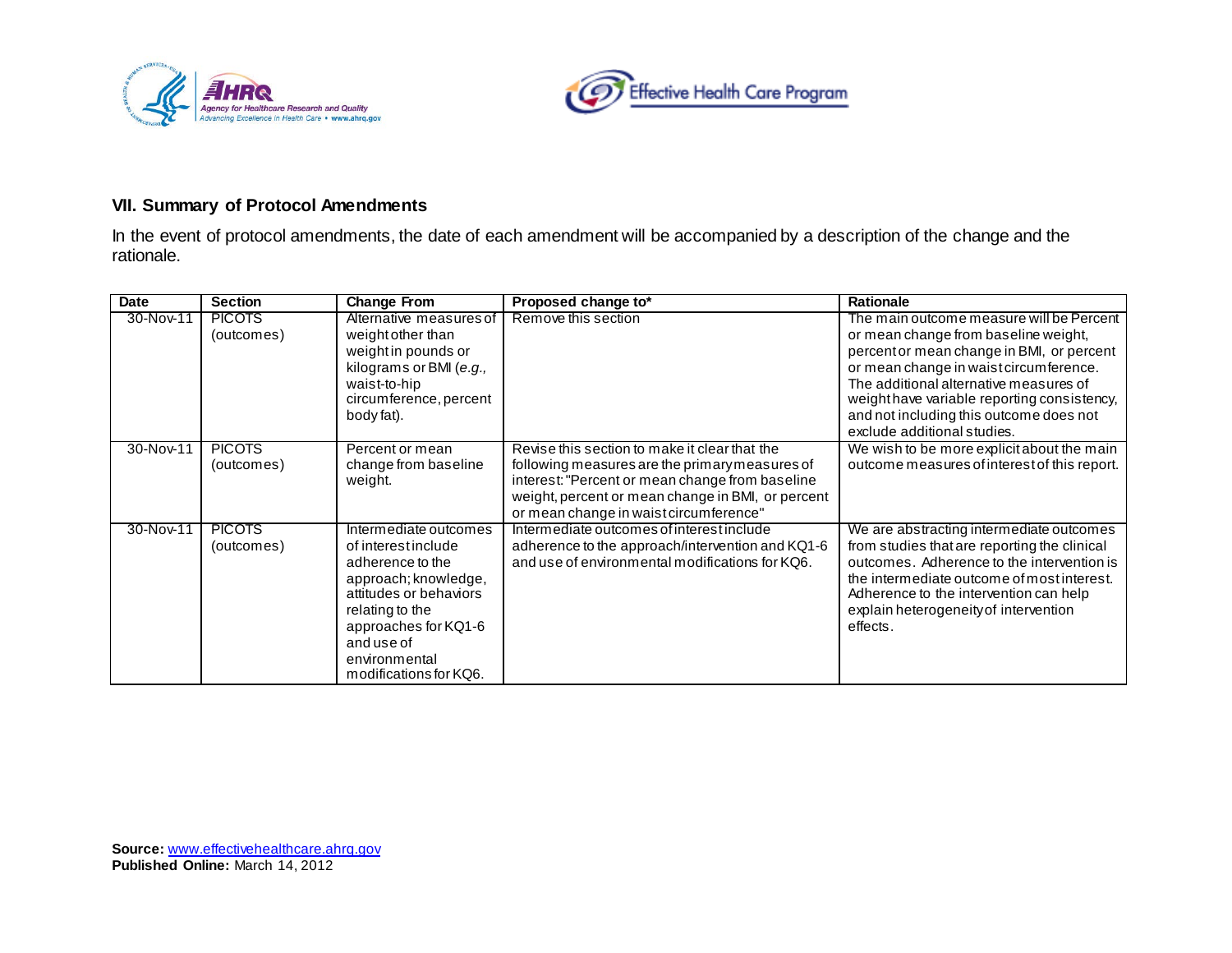



| Date      | Section                                                                                         | Change From                                                                                                                                                                                                                                                                                                                                                                                                        | Proposed change to*                                                                                                                                                                                                                                                                                                                                                                                                                                                                                                                                                                                                                                                                                                                                                                                                                                                         | Rationale                                                                                                                                                                                           |
|-----------|-------------------------------------------------------------------------------------------------|--------------------------------------------------------------------------------------------------------------------------------------------------------------------------------------------------------------------------------------------------------------------------------------------------------------------------------------------------------------------------------------------------------------------|-----------------------------------------------------------------------------------------------------------------------------------------------------------------------------------------------------------------------------------------------------------------------------------------------------------------------------------------------------------------------------------------------------------------------------------------------------------------------------------------------------------------------------------------------------------------------------------------------------------------------------------------------------------------------------------------------------------------------------------------------------------------------------------------------------------------------------------------------------------------------------|-----------------------------------------------------------------------------------------------------------------------------------------------------------------------------------------------------|
| 13-Mar-12 | Criteria for<br>inclusion/exclusion<br>of studies in the<br>review. Table 1:<br>"Type of Study" | We will only include<br>studies with a<br>comparison group or<br>that reports multiple<br>levels of the same<br>approach (e.g., low fat<br>versus high fat diet).<br>These study designs<br>include prospective<br>(randomized and non-<br>randomized),<br>retrospective,<br>crossover, and case-<br>control studies. Serial<br>cross-sectional studies<br>of the same population<br>are also eligible for<br>KQ6. | ADD: Observational studies must be of at least<br>moderate quality according to the risk of bias<br>criteria established by Downs and Black with<br>particular attention to confounding and loss to<br>followup. Observational studies will be assessed as<br>moderate quality if they adequately adjust for the<br>following confounders in their analysis: age, sex,<br>race or SES, diet (for physical activity studies),<br>physical activity (for energy intake studies).<br>Observational studies must account for losses to<br>follow-up in the analysis or state that the loss to<br>followup was less than 20%. If the study meets<br>both of these criteria and most or all of the other<br>Downs and Black internal validity criteria are met,<br>the study will be considered moderate quality (the<br>highest quality possible for non-randomized<br>studies). | The added value of including observational<br>studies with a high risk of bias is minimal.<br>Therefore, we will only include<br>observational studies that have a moderate<br>or low risk of bias. |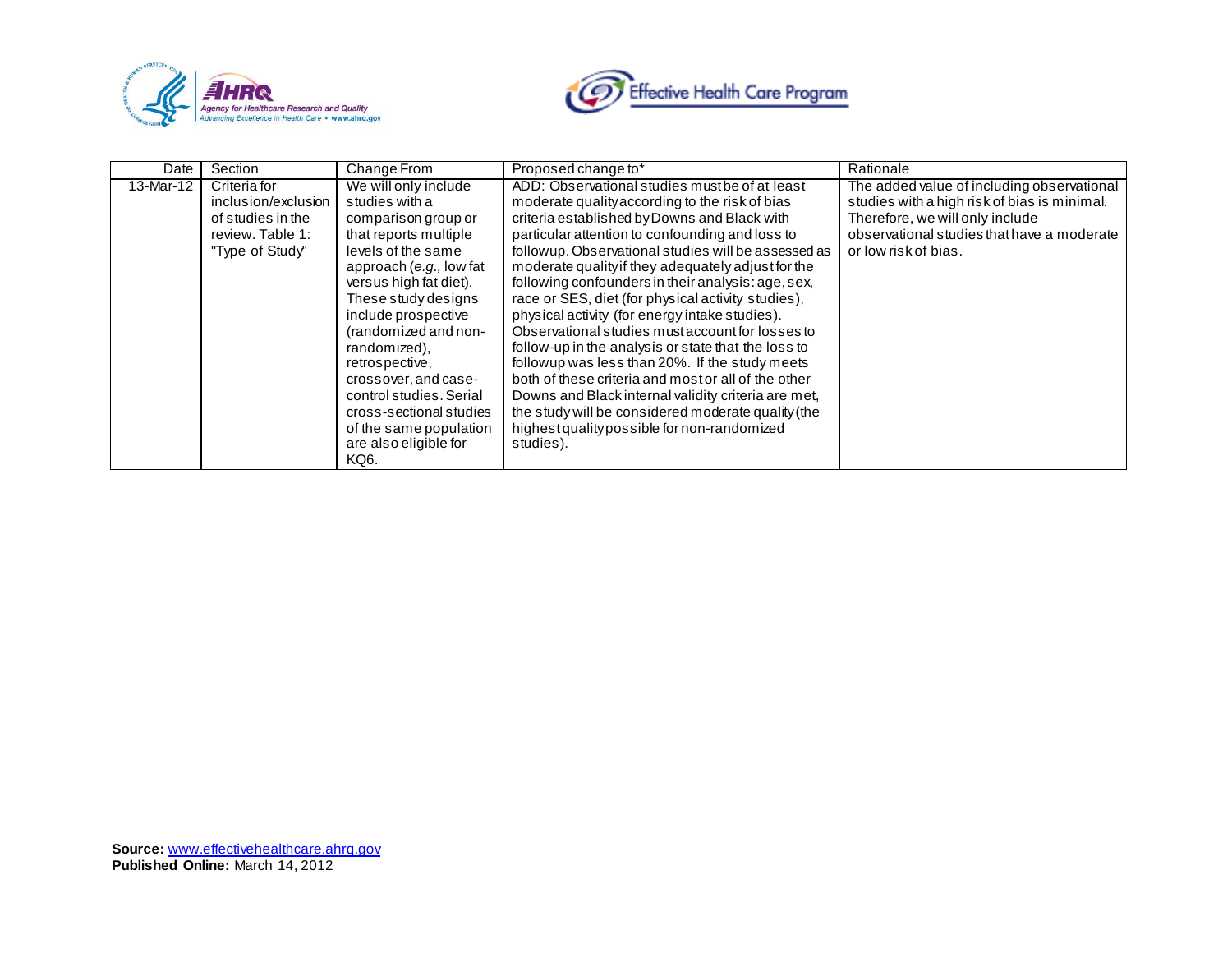



#### **VIII. Review of Key Questions**

For all EPC reviews, key questions were reviewed and refined as needed by the EPC with input from Key Informants and the Technical Expert Panel (TEP) to assure that the questions are specific and explicit about what information is being reviewed. In addition, the key questions were posted for public comment and finalized by the EPC after review of the comments.

#### **IX. Key Informants**

Key Informants are the end users of research, including patients and caregivers, practicing clinicians, relevant professional and consumer organizations, purchasers of health care, and others with experience in making health care decisions. Within the EPC program, the Key Informant role is to provide input into identifying the Key Questions for research that will inform healthcare decisions. The EPC solicits input from Key Informants when developing questions for systematic review or when identifying high priority research gaps and needed new research. Key Informants are not involved in analyzing the evidence or writing the report and have not reviewed the report, except as given the opportunity to do so through the peer or public review mechanism

Key Informants must disclose any financial conflicts of interest greater than \$10,000 and any other relevant business or professional conflicts of interest. Because of their role as end-users, individuals are invited to serve as Key Informants and those who present with potential conflicts may be retained. The TOO and the EPC work to balance, manage, or mitigate any potential conflicts of interest identified.

### **X. Technical Experts**

Technical Experts comprise a multi-disciplinary group of clinical, content, and methodologic experts who provide input in defining populations, approaches, comparisons, or outcomes as well as identifying particular studies or databases to search. They are selected to provide broad expertise and perspectives specific to the topic under development. Divergent and conflicted opinions are common and perceived as health scientific discourse that results in a thoughtful, relevant systematic review. Therefore study questions, design and/or methodological approaches do not necessarily represent the views of individual technical and content experts. Technical Experts provide information to the EPC to identify literature search strategies and recommend approaches to specific issues as requested by the EPC. Technical Experts do not do analysis of any kind nor contribute to the writing of the report and have not reviewed the report, except as given the opportunity to do so through the public review mechanism

Technical Experts must disclose any financial conflicts of interest greater than \$10,000 and any other relevant business or professional conflicts of interest. Because of their unique clinical or content expertise, individuals are invited to serve as Technical Experts and those who present with potential conflicts may be retained. The TOO and the EPC work to balance, manage, or mitigate any potential conflicts of interest identified.